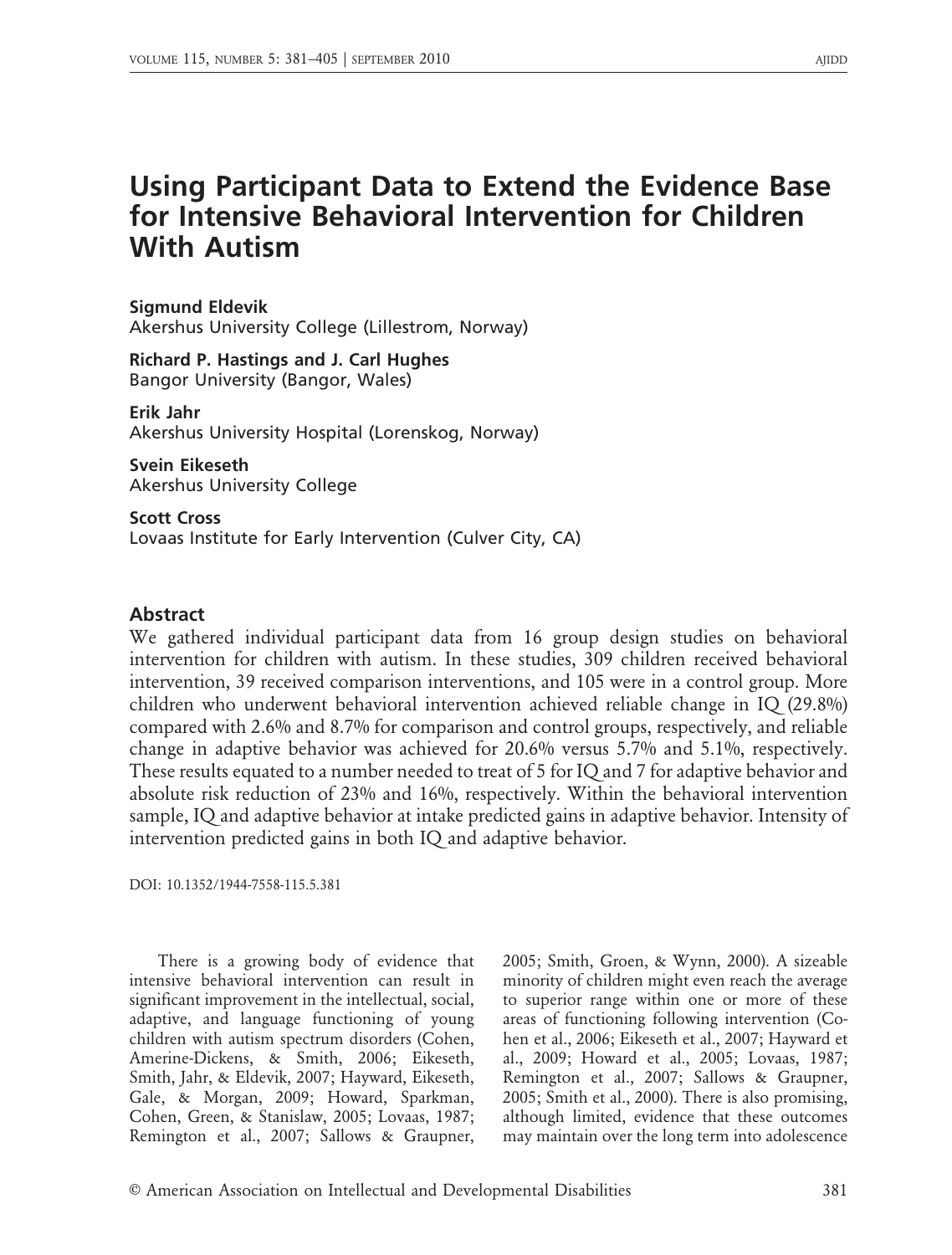following the cessation of intervention (McEachin, Smith, & Lovaas, 1993). Such data have led to positive conclusions about the evidence base for intensive behavioral intervention in two recent narrative reviews (Eikeseth, 2009; Rogers & Vismara, 2008). According to Rogers and Vismara, clinic-based intensive behavioral intervention (or what they call the Lovaas treatment approach) can be considered well-established based on formal criteria (Chambless et al., 1996, 1998; Chambless & Hollon, 1998).

Although there are statistically significant group differences in controlled studies, a more thorough analysis of what the results mean in clinical terms is also required. Such an analysis can be done in several ways. One approach is to examine outcome using meta-analysis of aggregated data that are typically reported in published studies, such as the mean pre- and posttest scores in the experimental and control groups (e.g., Borenstein, Hedges, Higgins, & Rothstein, 2009; Cooper, Hedges, & Valentine, 2009). Reichow and Wolery (2009) recently conducted a synthesis of the research, including an aggregated data meta-analysis on the effects of intensive behavioral intervention for children with autism. Based on 12 studies, they found a weighted mean change (i.e., pre–post change in intervention groups only) effect size for IQ of .69 following intensive behavioral intervention. Such an effect size would normally be considered clinically meaningful. In a second aggregated data metaanalysis of 9 controlled studies of intensive behavioral intervention, using a weighted mean difference effect size, Eldevik et al. (2009) found a large effect for IQ change in favor of intensive behavioral intervention, Hedges'  $g = 1.10, 95\%$  $CI = .87, 1.34, and a smaller, although still$ statistically significant, effect for change in adaptive behavior composite (ABC) scores, Hedges'  $g = .66, 95\%$  CI = .41, .90.

An especially significant feature of the Eldevik et al., (2009) analysis is that individual participant data were obtained from the authors of studies selected for the review. Thus, the aggregated data meta-analysis was based on individual study effect sizes calculated using the same method, for similar evaluation periods, and following the removal of children whose data appeared in more than one report. An aggregated data meta-analysis of individual study effect sizes derived from individual participant data is a recommended first step in any analysis of evidence for an intervention using individual level data (Cooper & Patall, 2009). A second step is to conduct an individual participant data metaanalysis proper. Such an analysis is likely to have important benefits over aggregated data metaanalysis, including the possibility of dividing the individual participants into new subgroups and applying different statistical methods (Cooper & Patall, 2009). This form of meta-analysis (sometimes also called *mega-analysis*) involves the combination of data across studies into a single intervention and comparison/control group(s).

Given that the outcome for individual children in intensive behavioral intervention studies varies considerably (Howlin, Magiati, & Charman, 2009), an important step when examining the evidence base for this intervention is to evaluate meaningful changes at the level of individual children. To date, the method for assessing which children achieve meaningful change (best outcome) has not been consistent in existing research. Lovaas (1987) defined *best* outcome as intellectual functioning (IQ) scores within the normal range and successful first grade performance in public schools. Sallows and Graupner (2005) used the terms rapid learners and *moderate learners* to define similar outcomes. A more objective method for establishing meaningful change at the level of the individual child is needed.

Remington et al. (2007) used the Reliable Change Index (N. Jacobson & Truax, 1991), a construct borrowed from psychotherapy outcome research, to examine meaningful change in their intensive behavioral intervention controlled study. Reliable change is the amount by which an outcome measure needs to change before one can be 95% certain that the change cannot be accounted for by the variability of scores in the sample and/or measurement error. The reliable change index is computed by subtracting the pretest scores from the posttest scores and then dividing by the standard error of difference. The standard error of difference is, in turn, computed directly from the standard error of measurement and describes the distribution of change scores that would be expected if no change occurred (N. Jacobson & Truax, 1991, p. 14).

Using N. Jacobson and Truax's formula, Remington et al. (2007) found that 6 out of 23 children (26%) in their intensive behavioral intervention group achieved positive reliable change in IQ after 2 years, whereas 3 out of 21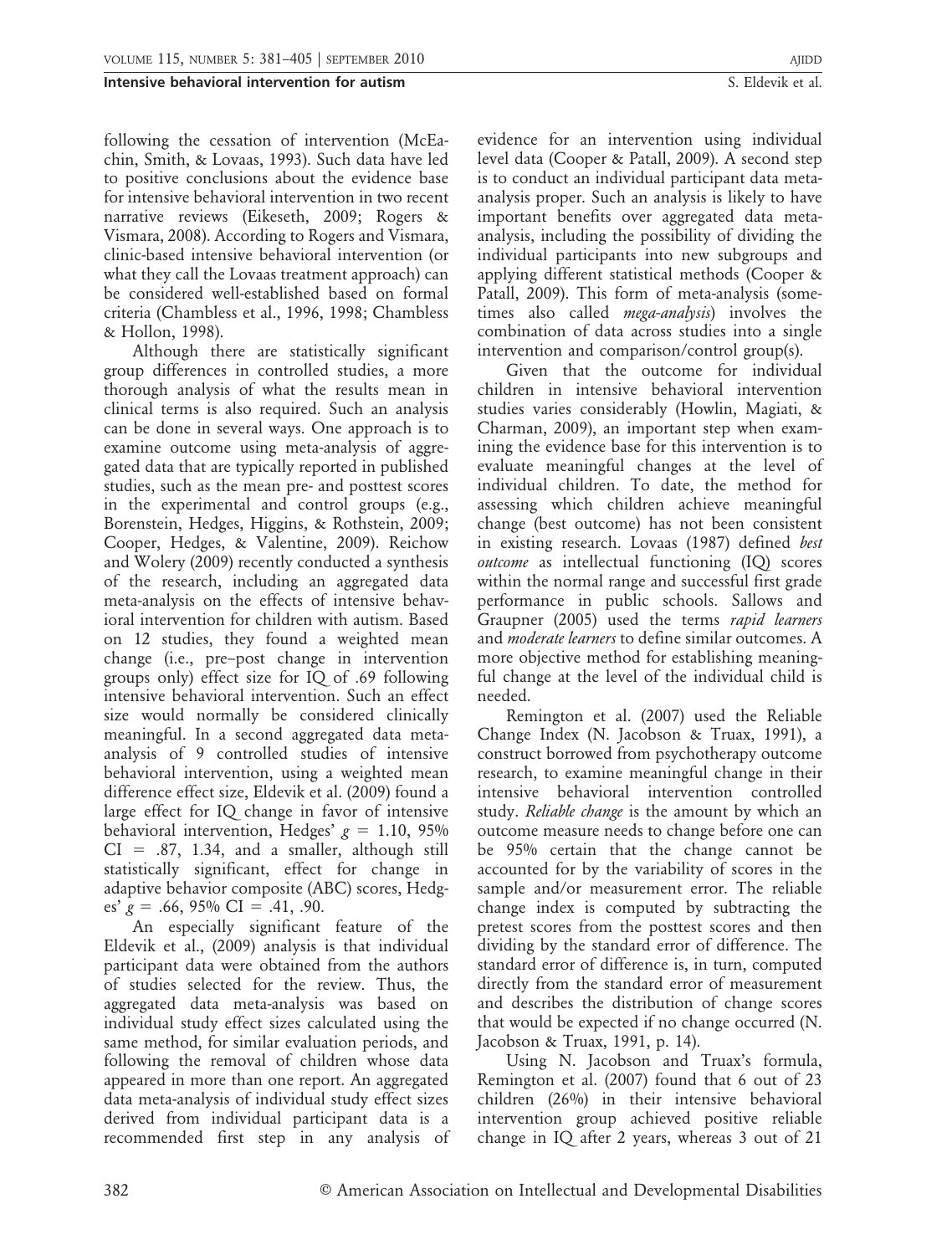(14%) in the treatment as usual group achieved this level of change, and the IQs of 3 children in this group also decreased to a reliable extent. To date, no other published intensive behavioral intervention study has used this objective criterion to identify best outcome children, and Remington et al. only reported this analysis for IQ and not other domains of outcome.

One advantage of establishing a dichotomous outcome variable for change in intensive behavioral intervention at the level of individual participants (i.e., achieved reliable change or not) is that effect size statistics commonly used to evaluate the potency of health interventions can be generated. Such statistics include the number needed to treat and absolute risk reduction (Straus & Sackett, 2005). These statistics are particularly helpful as simple ways to communicate information about interventions to policymakers. The number needed to treat represents the number of children who would need to be treated with a specified intervention to obtain one additional success over the success rate in a comparison intervention. For example, number needed to treat  $=$  4 means that for every four children who are treated with intervention X, one additional child will respond to this intervention who would not have responded to a comparison intervention. A result of number needed to treat  $= 1$  means that all children receiving an intervention succeed when they would not have done so following a comparison intervention. In other words, the larger the number needed to treat, the less effective the treatment relative to the comparison (Kraemer et al., 2003).

Absolute risk reduction is computed in a similar way as number needed to treat but expressed as a measure of the difference in percentage response between two interventions (Pinson & Gray, 2003). When the absolute risk reduction is used as a measure of intervention effectiveness, the results are usually given in negative outcome. This means that an effective intervention will reduce negative outcome or, put another way, reduce the risk of having bad outcome. For example, if in intervention A, 50% of patients do not respond to intervention and in intervention B, 90% do not respond to intervention, the absolute risk reduction (also called risk difference) is 40% in favor of intervention A.

A further advantage of establishing an objective criterion for meaningful outcome for individual children with autism receiving intensive

behavioral intervention is that the search for correlates or predictors of intensive behavioral intervention outcome can become more consistent. For example, the 6 children who achieved reliable change following intensive behavioral intervention in the Remington et al. (2007) study were compared with the 3 children in the intensive behavioral intervention group whose IQs decreased. The children who met reliable change criteria had higher IQ, mental age (MA), Vineland Adaptive Behavior Scales—VABS (Sparrow, Balla, & Cicchetti, 1984) Composite scores, along with higher VABS Communication and Socialization scores at intake. In addition, these best outcome children at intake had lower VABS Motor scores, more behavior problems on the Developmental Behavior Checklist (Einfeld & Tonge, 1995), and more autistic symptoms on the Developmental Behavior Checklist autism algorithm (Einfeld & Tonge, 2002), but also had fewer treatment hours in their second year of intensive behavioral intervention.

Apart from the Lovaas (1987) intensity comparison (40 vs.  $\leq$ 10 hr), intensive behavioral intervention studies have not been explicitly designed to explore moderators of outcome. Rather, as in the Remington et al. (2007) study, various methods to examine correlates of outcome have been adopted. Correlates of outcome explored in existing research include rates of learning early in intervention or initial skill acquisition (Sallows & Graupner, 2005; Weiss, 1999), age at intake (Harris & Handleman, 2000), IQ at intake (Ben-Itzchak & Zachor, 2007; Harris & Handleman, 2000), initial social skills (Ben-Itzchak & Zachor, 2007; Eikeseth, Smith, Jahr, & Eldevik, 2007), toy play and socially avoidant behavior at intake (Sherer & Schreibman, 2005), and autism subtype (Beglinger & Smith, 2005). Notably, despite its potential significance to the intensive behavioral intervention debate, the intensity of intervention has been shown to relate to outcomes only in Lovaas' (1987) original experimental comparison. However, most salient in the current context is that given there is no consistency in the definition of meaningful outcome in intensive behavioral intervention, there is currently no evidence base that can be used to identify children at intake who are likely to achieve best outcome, let alone to prescribe a certain intensity (or duration) of intervention.

In the present study we collected individual participant data by contacting authors and from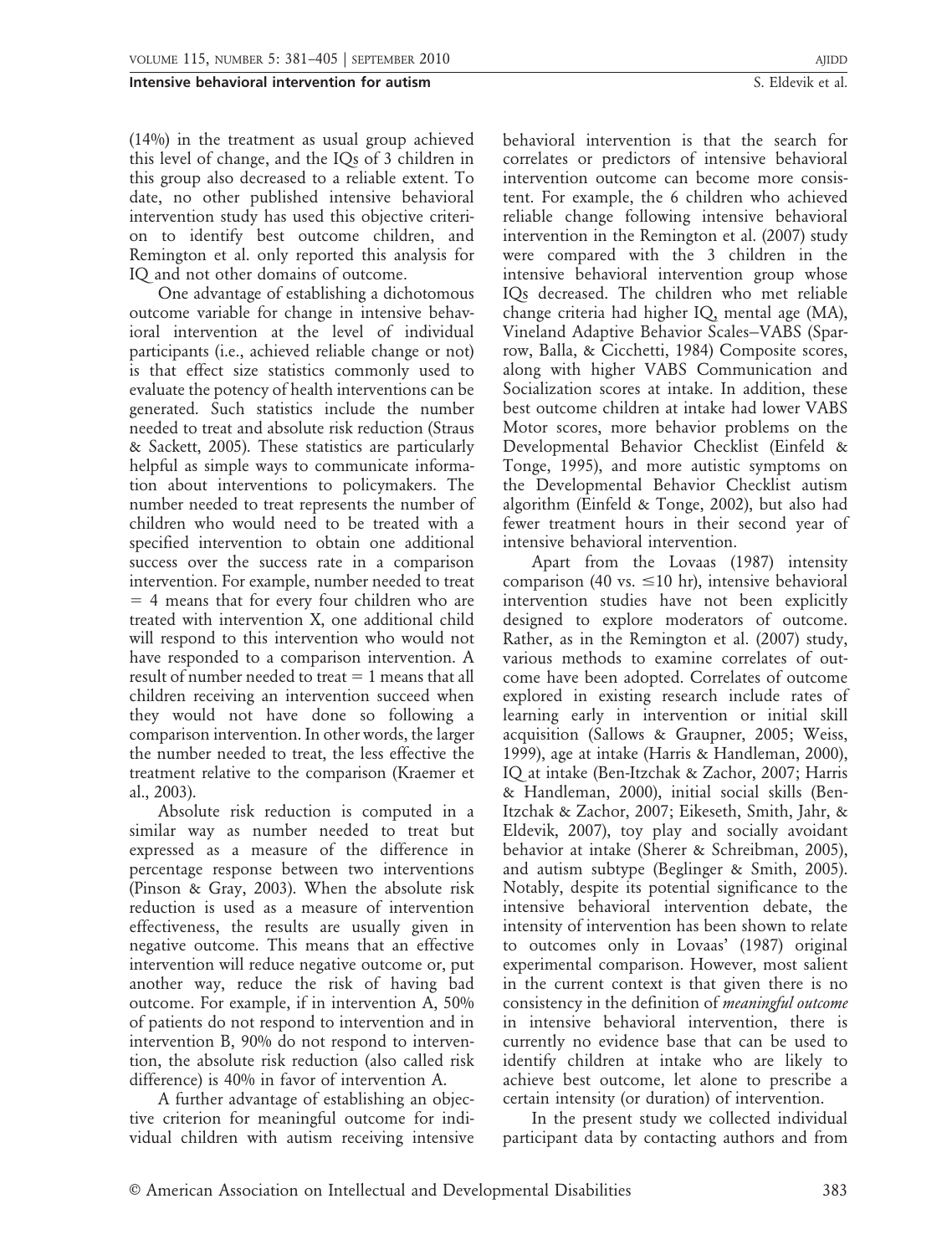published intensive behavioral intervention outcome studies identified via a systematic review. We then used all of these data to establish whether each child met reliable change criteria for changes in IQ or adaptive behavior after approximately 2 years of intervention. These data were then used to address two aims. First, we conducted an individual participant data metaanalysis of intensive behavioral intervention outcomes against those of control/comparison interventions. This extended the work of Eldevik et al. (2009) and Reichow and Wolery (2009) because both controlled and uncontrolled studies could be included in the analysis, the data were at a different level of analysis than these authors' aggregated data meta-analyses, and effect size statistics based on dichotomous outcomes were adopted. Our second aim was to explore predictors of outcome in children who had received intensive behavioral intervention. Using this analysis we were able to extend beyond the small  $n$  analyses from individual published studies and to facilitate a more sophisticated analysis of outcome prediction in one important respect. We were able to explore both main effects as well as interactions between key variables (e.g., age at intake combined with IQ at intake) as potential predictors. Such analyses were not possible in previous research because participant numbers were too small.

# Method

#### Searching Strategy and Data Collection

We conducted a comprehensive literature search using PsycINFO, Pubmed, and ERIC databases (up to March 2008) using a combination of the following terms: behavior analytic, behavioral, early, intervention, and autism and/or pervasive developmental disorder -not otherwise specified (PDD-NOS). The first author read the titles and abstracts of all papers collected from this initial search; studies that contained standardized outcome data on the effects of behavioral intervention for young children with autism were obtained for more detailed coding. The first author manually browsed the reference section of each study in an attempt to locate other studies that might have been missed during the electronic search.

Following this selection process, we developed a coding scheme (available from the first author) and coded the selected studies in two main ways. First, we coded whether the children

had received behavioral intervention that adhered to the common elements described by Green, Brennan, and Fein (2002, p. 70); that is, (a) intervention was individualized and comprehensive, addressing all skill domains; (b) many behavior analytic procedures were used to build new repertoires and reduce interfering behavior (e.g., differential reinforcement, prompting, discrete-trial instruction, incidental teaching, activity-embedded trials, task analysis, and others); (c) one or more individuals with advanced training in applied behavior analysis and experience with young children who had autism directed the intervention; (d) typical developmental sequences guided selection of intervention goals and shortterm objectives; (e) parents served as active cotherapists for their children; (f) intervention was delivered in one-to-one fashion initially, with gradual transitions to small- and large-group formats when warranted; (g) intervention typically began in the home and was carried over into other environments (e.g., community settings), with gradual, systematic transitions to preschool, kindergarten, and elementary school classrooms when children developed the skills required to learn in those settings; (h) programming was intensive, including 20 to 30 hr of structured sessions per week plus informal instruction and practice throughout most of the children's other waking hours, year round; (i) in most cases, the duration of intervention was 2 or more years; and (j) most children started intervention in the preschool years, when they were 3 to 4 years of age.

The second way we coded the selected studies was by applying a series of true/false scores using the following criteria: (a) the participants were, on average, between 2 and 7 years old when intervention started; (b) the children were independently diagnosed with autism or PDD-NOS; (c) a full-scale measure of intelligence and/or a standardized measure of adaptive behavior, such as the VABS, was conducted at intake and after intervention—we excluded studies in which the researchers had primarily administered a nonverbal intelligence measure, such as the Leiter International Performance Scale–Revised (Roid & Miller, 1997) or the Merrill-Palmer Scale of Mental Tests (Stutsman, 1948) because the results of such assessments may differ substantially from those of full scale intelligence tests (Scheuffgen, Happe, Anderson, & Frith, 2000); (d) the duration of intervention was between 12 and 36 months; (e) the study was not a case study (or series of case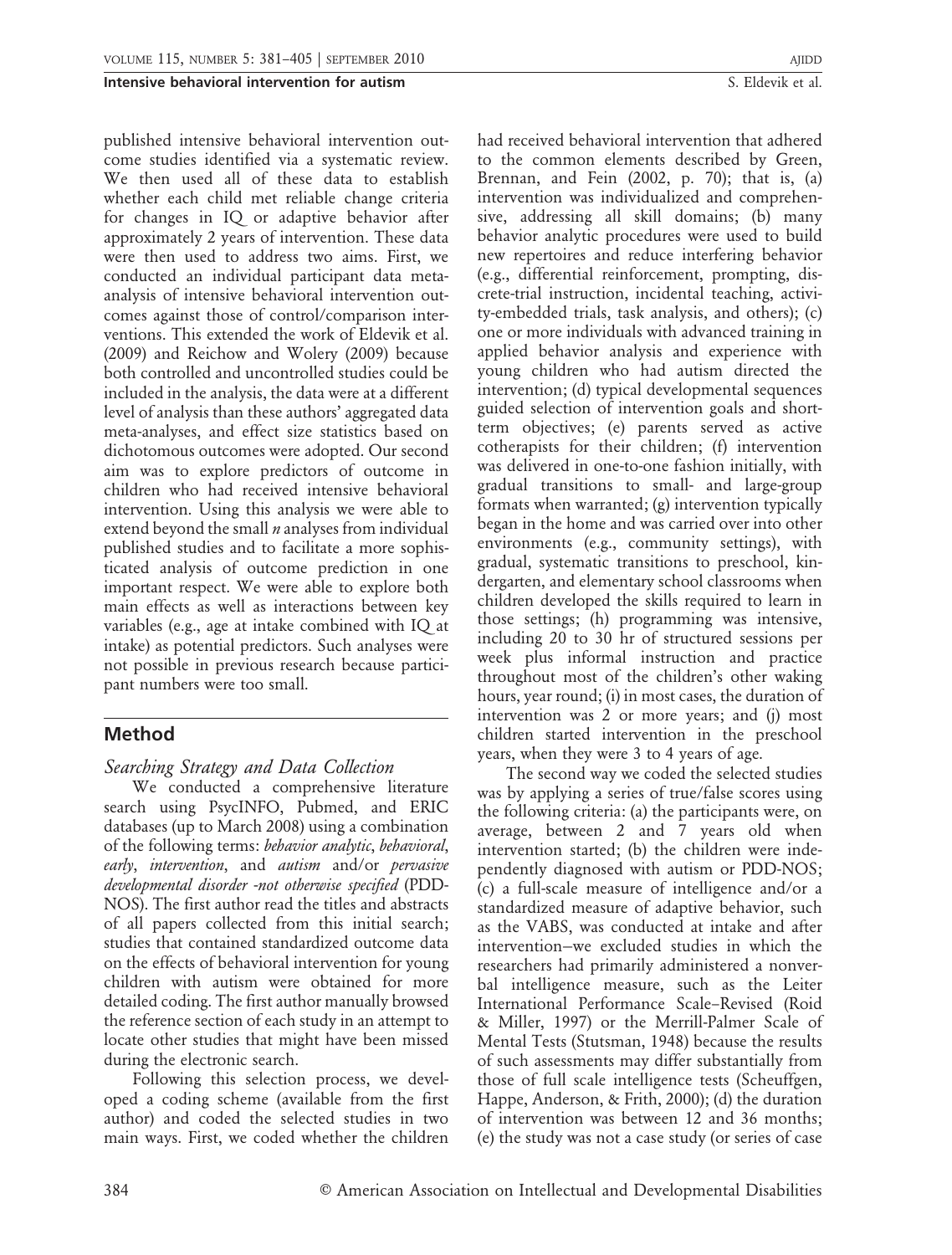studies); and (f) the results had been published in a peer-reviewed journal. In addition, if data on control or comparison groups were reported, these were included and grouped according to the criteria given below. If all the above criteria were met, the authors of the study were approached and asked to provide data on individual children, if this was not already available in the published paper.

Data on other groups included in intensive behavioral intervention evaluation studies were coded as either comparison group data, which meant that another form or forms of intervention of similar intensity (in terms of 1:1 hours) was specified, or control group data, which meant that no or a considerably less intensive alternative intervention was specified, often merely described as ''treatment as usual.'' Although it would probably be impossible to determine whether the children in the comparison groups had a specific common provision (even within a single study), classifying the studies in this way could yield useful information. For example, it is important to establish whether intensive behavioral intervention might be efficacious when compared to other similarly intensive interventions or only when compared against an illdefined treatment as usual.

The initial electronic and manual searches resulted in 2,150 potential hits in total across the databases. Through the screening process, we selected 33 papers for closer examination and detailed coding. We also chose one of the database searches that had resulted in 607 potential hits for a reliability check. The screening results from the first author were compared to those of a second coder (another author) using the same decision criteria. Agreement was high overall in terms of whether to select a paper for further coding, Cohen's Kappa  $= .85$ . Notably, disagreements only occurred because the second screener included fewer studies than did the first author. Thus, there were no instances of the second screener including a study for further coding that was not already included by the first author.

The remaining 33 studies were then coded by the first author and two independent scorers (master's level students in behavior analysis) using the true/false criteria described above. Agreement was calculated between the first author and each of the independent scorers separately by dividing the total number of agreements by the total number of agreements plus disagreements and

multiplying by 100. Initial agreement was high in both cases (91% and 94%, respectively), and the few disagreements that occurred were resolved after brief discussions. We excluded 18 out of the 33 studies for one or more of the following reasons: (a) 7 had inadequate intake and/or outcome data, most often reporting primarily Performance IQ instead of Full Scale IQ (Bibby, Eikeseth, Martin, Mudford, & Reeves, 2002; Drew et al., 2002; Fenske, Zalenski, Krantz, & McClannahan, 1985; Luiselli, Cannon, Ellis, & Sisson, 2000; Magiati, Charman, & Howlin, 2007; Sheinkopf & Siegel, 1998; Solomon, Necheles, Ferch, & Bruckman, 2007); (b) in 5 of the studies, the duration of intervention was too short to meet inclusion criteria (Harris, Handleman, Gordon, Kristoff, & Fuentes, 1991; Ingersoll, Schreibman, & Stahmer, 2001; Reed, Osborne, & Corness, 2007a, 2007b; Stahmer & Ingersoll, 2004); (c) in 2 papers the researchers reported data from case studies only (Butter, Mulick, & Metz, 2006; Green et al., 2002); (d) in 3 of the studies, investigators reported data that were already included in other studies (Beglinger & Smith, 2005; Eikeseth et al., 2007; McEachin et al., 1993); and (e) upon closer scrutiny one of the studies provided intervention that did not meet the definition of behavioral intervention (Gabriels, Hill, Pierce, Rogers, & Wehner, 2001).

In only 4 of the 15 remaining studies did researchers report individual outcome data in the original published paper. The authors of the 11 remaining studies were contacted and asked to provide data on individual children; all of them agreed. However, individual data from Control Group 2 ( $n = 21$ ) in the Lovaas (1987) study were not available. Furthermore, data from 4 children in the comparison group of one study (Eldevik, Eikeseth, Jahr, & Smith, 2006) were extracted because they were also in the comparison group of another study included in the analysis (Eikeseth, Smith, Jahr, & Eldevik, 2002). One of the authors whom we contacted also volunteered an additional study (Hayward et al., 2009); because this study had been subject to peer review and met all other criteria, it was also included in the present analysis. Figure 1 presents a flowchart of the search and selection procedure.

Table 1 summarizes the main characteristics of the studies included in this analysis, the mean age of participants at intake, and their mean IQ and adaptive behavior scores at intake and postintervention. Furthermore, the mean intensi-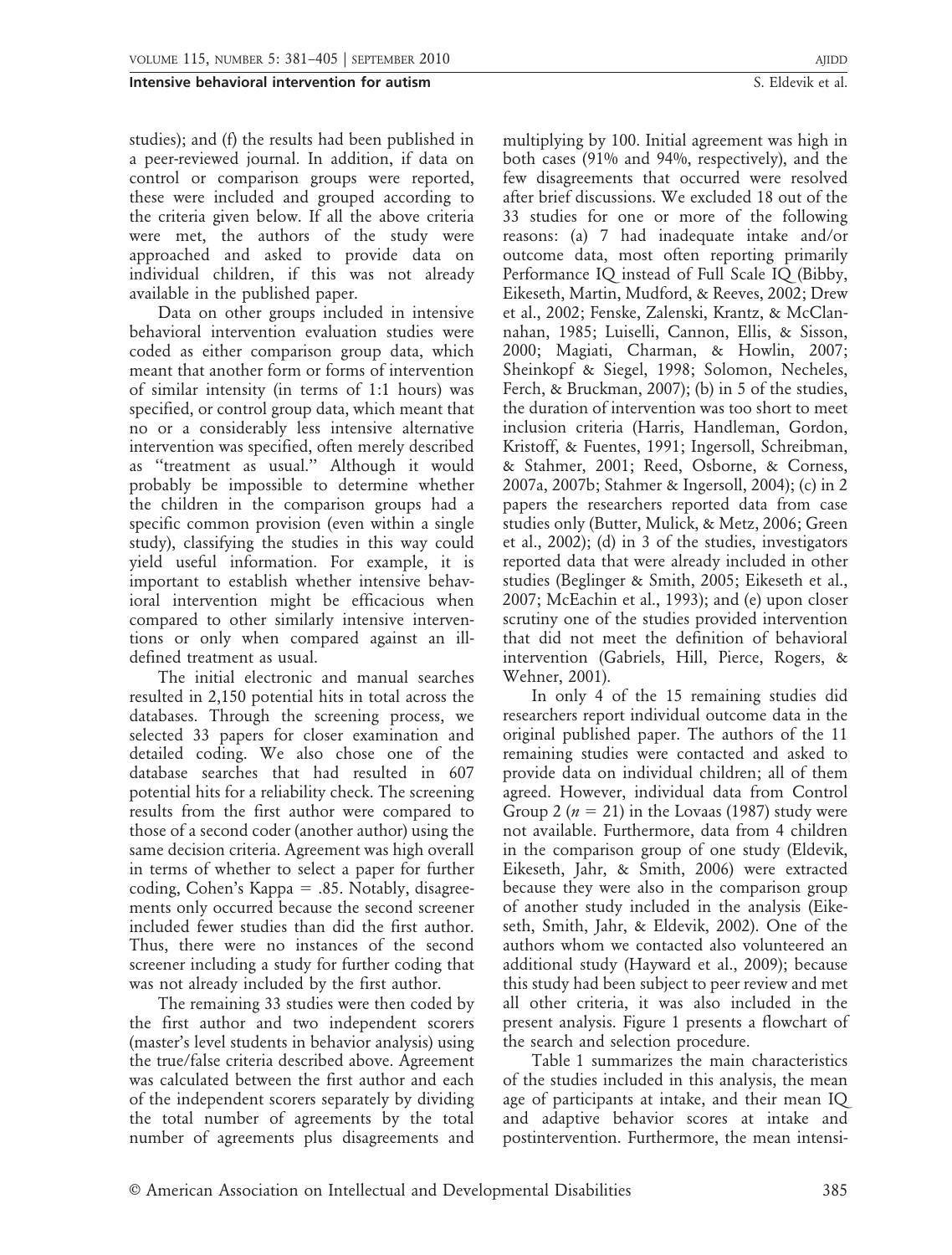

Figure 1. Flowchart on the procedure for selecting studies.

ty in terms of weekly hours and duration is provided, and the research design and assignment procedures employed are briefly described along with any inclusion criteria employed in the original paper. If the researchers reported outcome data at more than one point in time, we chose the point that was closest to a 2-year duration of intervention.

#### Participants

Individual data were available for 453 participants, including 309 who had received intensive behavioral intervention, 105 in control groups, and 39 in comparison groups. Due mainly to different assessment protocols (i.e., because the measures were not included in the research), some IQ data (1 study) and adaptive behavior data (2 studies) are missing (see below). A one-way ANOVA showed that the three groups were similar on intelligence measures at intake. Children in the comparison intervention group were older than those in the other two groups at intake, and children in the control group had higher VABS Composite scores (see Table 2). However, the total sample, as well as the separate subgroups with the sample, are generally representative of the autism population (Volkmar & Klin, 2005). Because not all authors were able to provide data on the gender of each child (38.5% missing), these data were not included in the present analysis. Within the intensive behavioral intervention group, the number of weekly intervention hours for each child was only available for 75 out of 309 children (24.3%). To include intensity as a variable, we decided to create a median split of the overall data using a hierarchy of evidence. First, we used the data provided by the author on intervention intensity for each child if these data were available. Second, we used the mean weekly hours of intervention for the intensive behavioral intervention group that the child was in. Data on the group means for the intensive behavioral intervention studies were typically based on reports that all children had been exposed to at least the relevant number of weekly hours specified in the intervention. In total, 152 children (49.5%) received 36 or more hours of intervention on a weekly basis, and 155 children (50.5%) received fewer than 36 hr of weekly intervention.

#### Child Measures

Intelligence. The Bayley Scales of Infant Development (BSID), either the first or second edition (Bayley, 1969, 1993), were most often used for the youngest children or the children who scored below the basal on other intelligence tests. The BSID is a measure of mental developmental level for children up to 42 months. It yields a Mental Developmental Index, which is considered broadly equivalent to an IQ. For the older and higher functioning children, the most frequently used measures of intelligence were the Stanford-Binet Intelligence Scale: Fourth Edition (Thorndike, Hagen, & Sattler, 1986), the Wechsler Preschool and Primary Scale Intelligence-Revised (Wechsler, 1989), the Wechsler Intelligence Scale for Children-Revised (Wechsler, 1974), or the Wechsler Intelligence Scales for Children-Third Edition (Wechsler, 1993). All of these tests have been validated and used extensively for children with developmental delays and autism (Newsom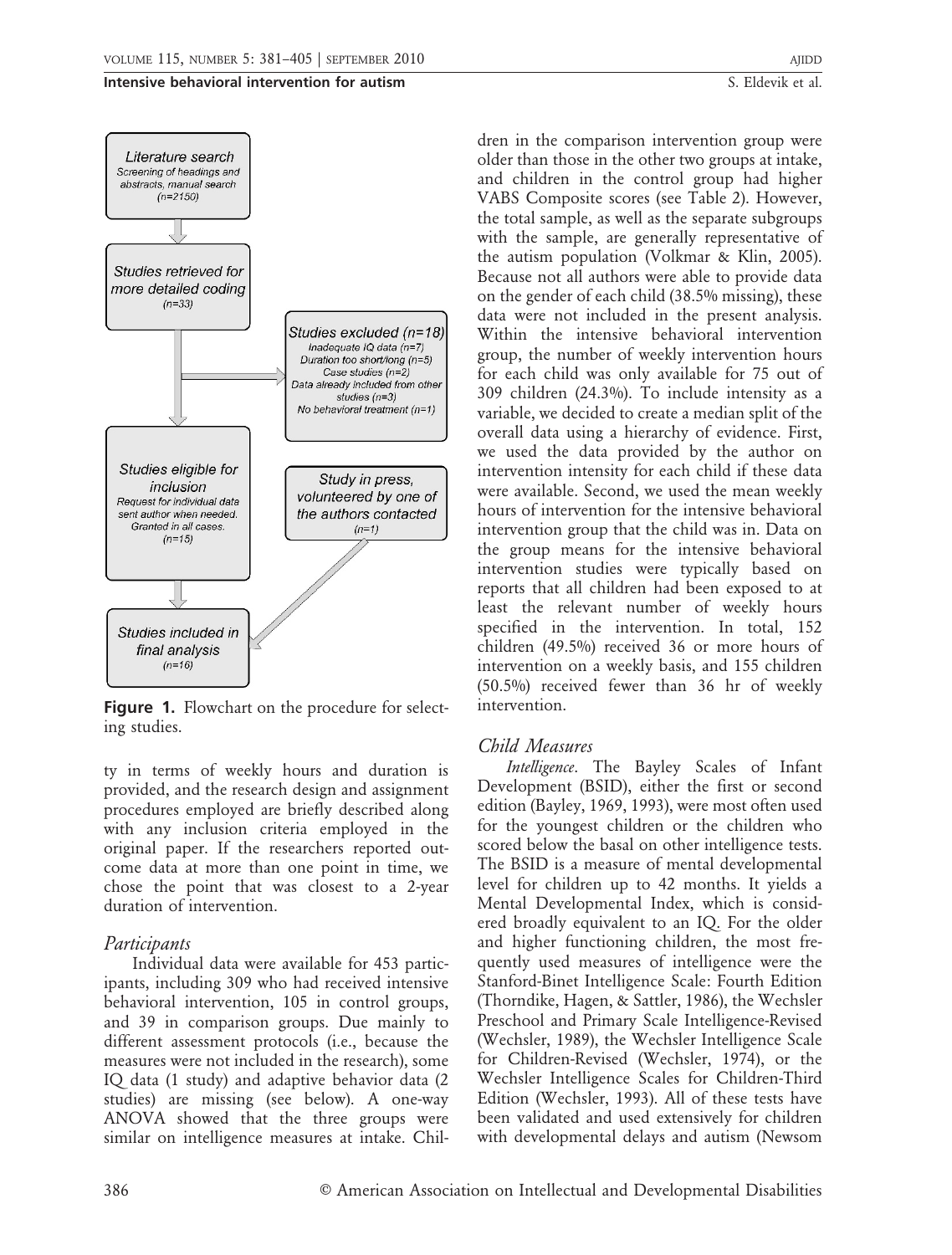& Hovanitz, 1997). If the child scored below the norms on a test, researchers generally computed a ratio IQ by dividing the obtained MA with chronological age and multiplying by 100. Unfortunately, we did not have data regarding which tests were used for each child at what point nor information on whom a ratio IQ was used. IQ outcome data were obtained from a total of 422 children (31 missing). These were divided as follows: 279 children in the intensive behavioral intervention groups (30 missing), 104 children in the control groups (1 missing), and 39 children in

the comparison groups (0 missing). Adaptive behavior. The VABS, which was the measure for adaptive skills in all studies included in this research, provides standard scores for communication, daily living skills, and socialization; and for children under 6 years old, motor skills. It also yields a total ABC. In the present study we only used the ABC scores because we did not have access to the various domain scores. The VABS is widely regarded as the best interview for assessing adaptive levels for children with autism (Klin, Saulnier, Tsatsanis, & Volkmar, 2005). Data on adaptive behaviors were obtained from a total of 357 children (96 missing): 248 children in the intensive behavioral intervention groups (61 missing), 70 children in the control groups (35 missing), and 39 children in the comparison groups (0 missing).

# Data Analysis Procedure

To evaluate effectiveness of behavioral intervention at the level of individual children, we applied the statistical approach outlined by N. Jacobson and Truax (1991). The formula for computing reliable change requires that one is able to determine the stability and distribution of the test scores (in this case IQ and ABC scores). Because neither of these are well-established for young children with autism, we decided to use our relatively large sample to generate suitable information (following Remington et al., 2007). We estimated the stability of test scores over 2 years by finding the correlation between preand postscores in the control group, where no identified intervention had been applied and, thus, where stability might be better estimated than from groups receiving active interventions. We used intake data to calculate the SD for test scores from the whole sample of 453 children. Using the formula reported in N. Jacobson and

Truax (1991, p. 14), we established the absolute change in scores required to achieve a reliable change index score of 1.96 (95% certainty).

In some intensive behavioral intervention studies, investigators excluded children with intake IQs at or below 35 (Cohen et al., 2006; Sallows & Graupner, 2005; Smith et al., 2000). Given this practice, we conducted analyses on the whole sample and also repeated them for the sample ( $n = 387$ ) whose intake IQs were 35 or above. Thus, we calculated change scores above which reliable change was indicated for the whole sample and for the 35+ IQ sample. To be considered reliable, the change in IQ had to be at least 27.4 points, rounded to 27 for the purposes of this analysis (26.6 for the subset of children with IQ . 35 at intake); for the ABC the change had to be at least 21.0 points (21.3 for the subset of children with  $IQ > 35$  at intake). The more lenient criterion on the VABS mainly reflected a smaller SD in the test scores at intake. None of the analyses reported here revealed a different pattern of results when the children with intake IQs below 35 were excluded; thus, no further results excluding those children are reported.

After classifying each child in terms of whether his or her intellectual functioning and adaptive levels changed to a reliable extent, we computed number needed to treat and absolute risk reduction (Laupacis, Sackett, & Roberts, 1988). This was done for the total sample (i.e., an individual participant data meta-analysis) and, when possible, for the individual studies (i.e., studies that had a control or comparison group). The latter were included to illustrate the degree of variability across studies. To conduct the number needed to treat and absolute risk reduction calculations, we used readily available free access online calculators (Straus, Newton, & Tomlinson, 2004).

To explore predictors of intensive behavioral intervention outcomes, we conducted a multiple regression analyses for the behavioral intervention group ( $n = 309$ ). The dependent variables were absolute change scores for IQ and ABC. We used absolute change scores rather than a dichotomous outcome variable for ease of analysis and to ensure the maximum possible variability in the dependent variable given the difficulties inherent in searching for moderated effects in multiple regression analysis (McClelland & Judd, 1993). The variables we investigated as possible predictors were age at intake, IQ at intake, ABC at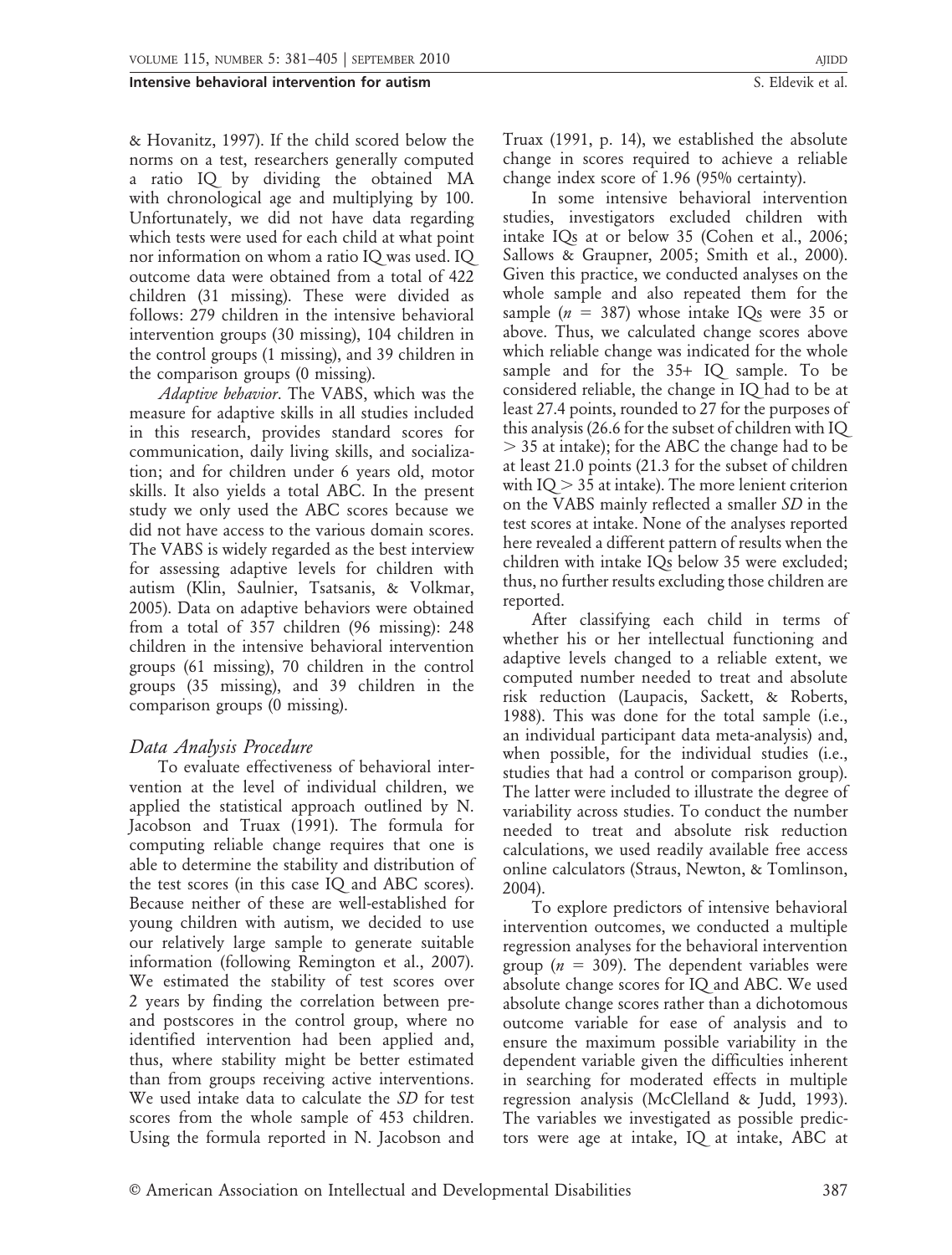|                                                                               | Pretest      |             | Posttest          |              |                                                      |     |              |              |                           |           |
|-------------------------------------------------------------------------------|--------------|-------------|-------------------|--------------|------------------------------------------------------|-----|--------------|--------------|---------------------------|-----------|
|                                                                               | Age          |             | IQ                |              | ABC                                                  |     | IQ           |              | ABC                       |           |
| Country/Study/Group                                                           | Mean SD      |             | Mean              |              | SD Mean SD Mean SD                                   |     |              |              | Mean                      | <b>SD</b> |
| <b>United States</b><br>Lovaas (1987)<br>IBA <sup>c</sup> (clinic)<br>Control | 34.6<br>40.9 | 8.9<br>10.3 | 62.9<br>57.1      | 13.7<br>14.5 | $\overline{\phantom{0}}$<br>$\overline{\phantom{0}}$ |     | 83.3<br>50.1 | 28.6<br>22.4 |                           |           |
| Anderson et al. (1987)<br>IBI (clinic)                                        | 42.8         | 11.8        | 55.0              |              | 18.9 47.7                                            | 8.2 | 60.6         | 25.1         | 57.7                      | 15.3      |
| Smith et al. (1997)<br>IBI (clinic)<br>Control                                | 36.0<br>38.0 | 6.9<br>5.4  | 27.8<br>27.3      | 4.9<br>5.4   | 50.3                                                 | 9.1 | 35.8<br>24.0 | 14.3<br>8.2  | 51.7<br>$\qquad \qquad -$ | 17.9      |
| Weiss (1999)<br>IBI (parent)                                                  | 42.0         |             |                   | 49.9         | 7.8                                                  |     |              | 83.6         | 28.3                      |           |
| Harris & Handleman (2000)<br>IBI (clinic)                                     | 49.0         |             | $8.8$ 59.3 24.2 - |              |                                                      |     | 77.6 28.6    |              |                           |           |

# Table 1. Characteristics of the Studies Included in the Present Analyses

(Table 1 continued)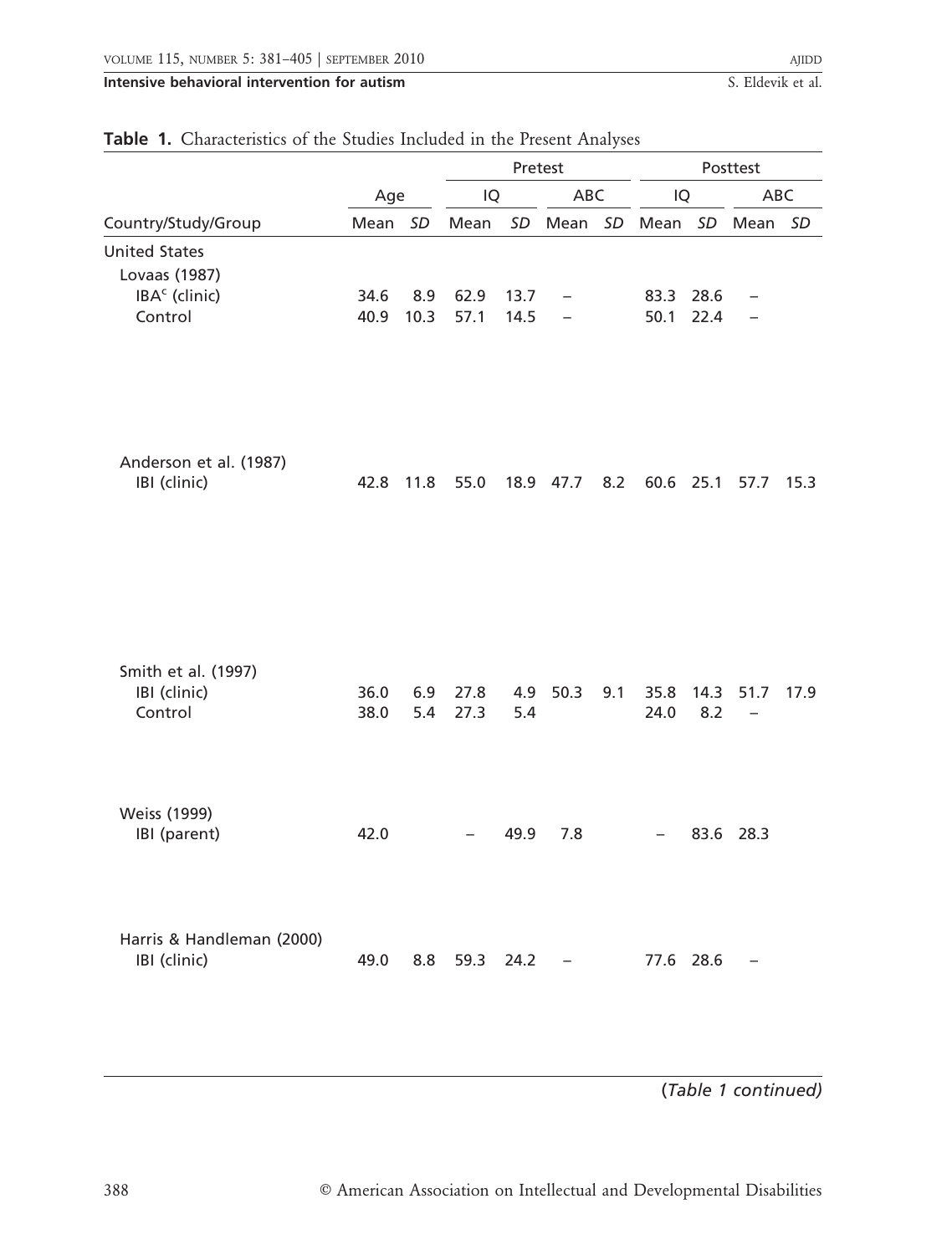|  | Table 1. Extended |
|--|-------------------|
|--|-------------------|

| Intensity    |                 |          | Gender   |   |                                                                                        |                                                                                                                                               |
|--------------|-----------------|----------|----------|---|----------------------------------------------------------------------------------------|-----------------------------------------------------------------------------------------------------------------------------------------------|
| Hr           | Mon.            | n        | M        | F | Design/Assignment/<br>Inclusion <sup>a</sup>                                           | Comments <sup>b</sup>                                                                                                                         |
|              |                 |          |          |   | QCT/staff availability                                                                 | Five subjects deemed untestable                                                                                                               |
| 40<br>$<$ 10 | $24 - 36$<br>24 | 19<br>19 | 16<br>11 | 3 | and archives<br>8 Included if $CA < 40$<br>months if mute or                           | at intake, 3 in experimental<br>group and 2 in Control Group<br>1                                                                             |
|              |                 |          |          |   | $CA < 46$ months if<br>echolaic and prorated<br>MA of $> 11$ months<br>at CA 30 months | Intelligence scores based on MA<br>score from Vineland Social<br>Maturity Scale (Doll, 1953)<br>were used in these cases<br>INDA <sup>c</sup> |
| 20           | $12 - 24$       | 14       | 11       | 3 | UCT/parent willingness<br>and geographical<br>Included<br>if $CA < 72$ months          | Ratio IQ and VABS computed on<br>basis of tables in original<br>paper<br>Intensity set to 20 but was                                          |
|              |                 |          |          |   |                                                                                        | reported to be flexible<br>between 15 and 25 hr per<br>week                                                                                   |
|              |                 |          |          |   |                                                                                        | One child was 18 months and 1<br>child was 23 months at intake<br>Duration was either 1 or 2 years                                            |
| 30           | 24              | 11       | 11       |   | QCT/archival data<br>0 Included if $CA \leq$                                           | Postmeasures conducted 3-<br>4 years after treatment in                                                                                       |
| $<$ 10       | 24              | 10       | 8        | 2 | 46 months and IQ                                                                       | some cases                                                                                                                                    |
|              |                 |          |          |   | $<$ 35                                                                                 | VABS data available only for 6 of<br>11 children in the IBI group<br>Control group received minimal<br>treatment                              |
| 40           | 24              | 20       | 19       | 1 | UCT/enrollment center                                                                  | Workshops were done every 4-<br>6 weeks                                                                                                       |
|              |                 |          |          |   |                                                                                        | Mix of clinic and parent<br>managed programs                                                                                                  |
|              |                 |          |          |   |                                                                                        | Entire caseload of clinician from<br>80 children enrolled at center                                                                           |
| 40           | $12 - 36$       | 27       | 23       | 4 | UCT/enrollment center                                                                  | No. of hr per week between 35<br>and 45                                                                                                       |
|              |                 |          |          |   |                                                                                        | Follow-up testing done 4-6 years<br>after treatment<br>Duration of treatment 1, 2, or                                                         |
|              |                 |          |          |   |                                                                                        | 3 years<br><b>INDA</b>                                                                                                                        |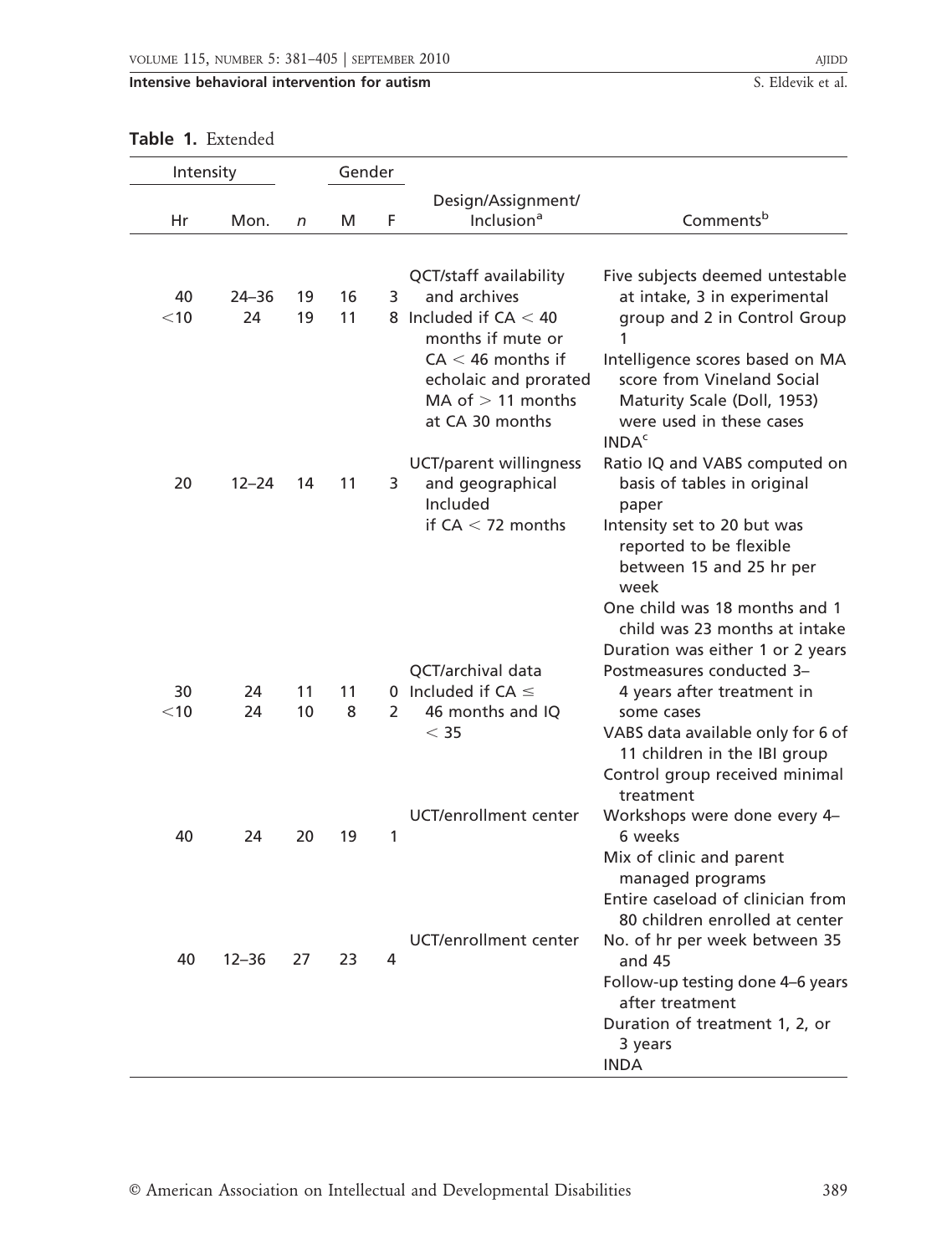## Table 1. Continued

|                     |         |     |      | Pretest<br>Posttest |                                                          |      |                         |    |                |        |
|---------------------|---------|-----|------|---------------------|----------------------------------------------------------|------|-------------------------|----|----------------|--------|
|                     |         | Age |      | IO                  |                                                          | ABC. |                         | IO |                | ABC    |
| Country/Study/Group | Mean SD |     | Mean |                     | - <i>SD</i> Mean <i>SD</i> Mean <i>SD</i> Mean <i>SD</i> |      |                         |    |                |        |
| Smith et al. (2000) |         |     |      |                     |                                                          |      |                         |    |                |        |
| IBI (clinic)        | 36.1    | 6.0 |      |                     | 50.5 11.2 63.7                                           |      | 9.6 66.5 24.1 61.3 28.7 |    |                |        |
| Control             | 35.7    | 54  | 50.7 | 13.9                | 65.2 9.0                                                 |      |                         |    | 50.5 20.4 59.9 | - 16 7 |

| Smith et al. (2000)       |      |     |      |           |     |                         |      |                     |      |
|---------------------------|------|-----|------|-----------|-----|-------------------------|------|---------------------|------|
| IBI (parent)              | 35.8 | 4.8 |      | 11.8 54.8 |     | 4.5 58.3 19.3 60.2 16.7 |      |                     |      |
|                           |      |     |      |           |     |                         |      |                     |      |
|                           |      |     |      |           |     |                         |      |                     |      |
|                           |      |     |      |           |     |                         |      |                     |      |
|                           |      |     |      |           |     |                         |      |                     |      |
|                           |      |     |      |           |     |                         |      |                     |      |
|                           |      |     |      |           |     |                         |      |                     |      |
| Sallows & Graupner (2005) |      |     |      |           |     |                         |      |                     |      |
| IBI (clinic)              | 33.7 | 3.9 | 48.8 | 8.8 59.8  | 5.7 |                         |      | 70.8 24.6 63.4 23.6 |      |
| IBI (parent)              | 30.2 | 3.9 | 44.4 | 8.2 54.4  | 5.3 | 63.8                    | 23.5 | 58.9                | 21.8 |
|                           |      |     |      |           |     |                         |      |                     |      |
|                           |      |     |      |           |     |                         |      |                     |      |

(Table 1 continued)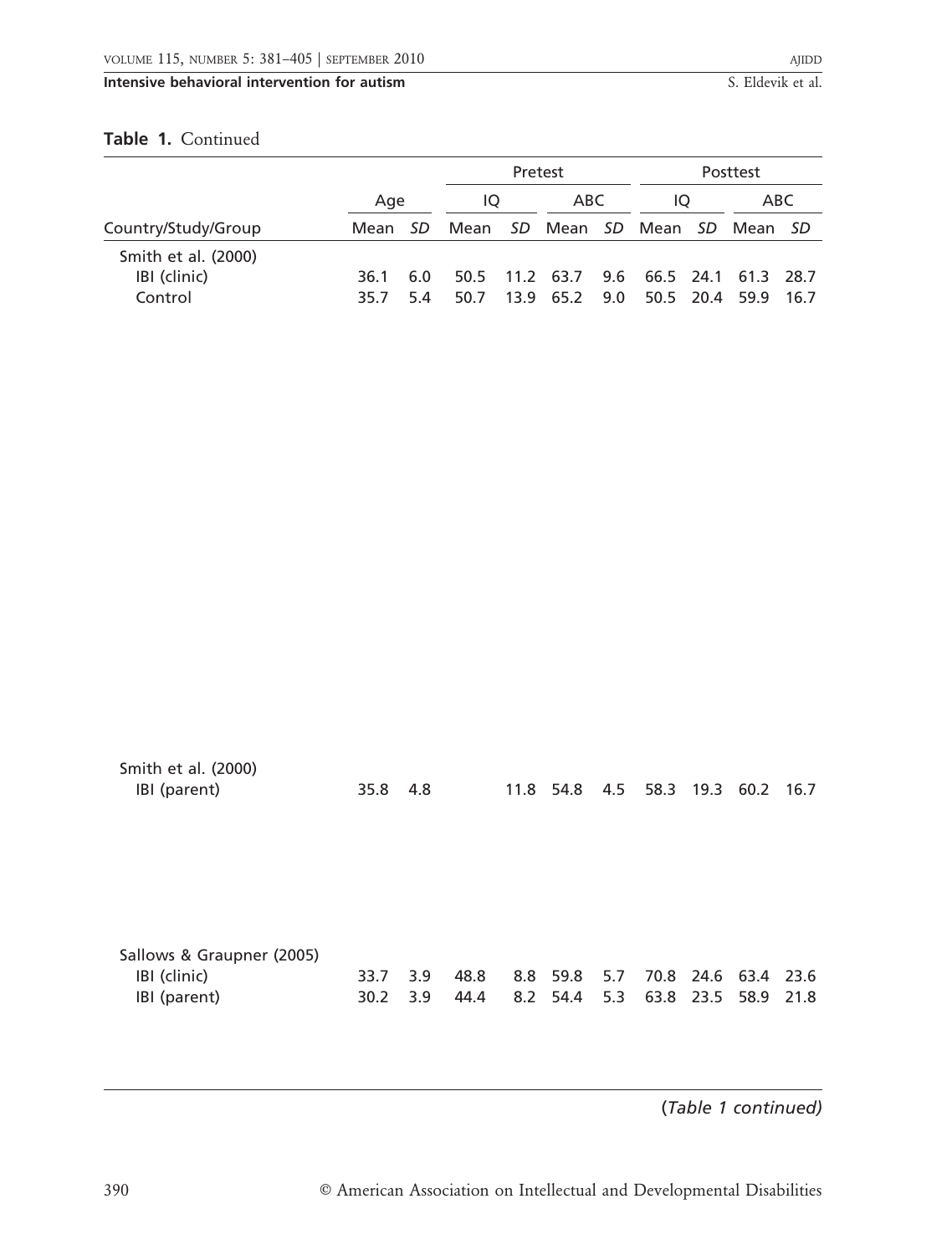|                | Intensity |          | Gender   |                     |                                                                                                    |                                                                                                                                                                                                                                                                                                                                                                                                                                                                                                                                                                                                                                                                                                        |
|----------------|-----------|----------|----------|---------------------|----------------------------------------------------------------------------------------------------|--------------------------------------------------------------------------------------------------------------------------------------------------------------------------------------------------------------------------------------------------------------------------------------------------------------------------------------------------------------------------------------------------------------------------------------------------------------------------------------------------------------------------------------------------------------------------------------------------------------------------------------------------------------------------------------------------------|
| Hr             | Mon.      | n        | M        | F                   | Design/Assignment/<br><b>Inclusion</b> <sup>a</sup>                                                | Commentsb                                                                                                                                                                                                                                                                                                                                                                                                                                                                                                                                                                                                                                                                                              |
| 24.5<br>$<$ 10 | 24<br>~24 | 15<br>13 | 12<br>11 | 3<br>$\overline{2}$ | RCT/matched-pair<br>random<br>Included if $CA < 42$<br>months and ratio<br>IQ between 35<br>and 75 | Clinic directed group: no. of hr for<br>IBI group for first year in<br>treatment<br>Gradual reductions in Year 2<br>Treatment phased out after<br>18 months for children<br>responding slowly<br>Average duration 33 months<br>Parent managed group: 5 hr a<br>week of parent training for first<br>3-9 months, parents asked to do<br>5 hr a week in between sessions:<br>total $<$ 10 hr per week of ABA +<br>12.5 hr of special education<br>classes per week<br>ABA treatment hr second year<br>presumed to be gradually<br>decreasing, school hr presumed<br>to be the same<br>Follow-up testing at CA 7-8 years<br>Duration between testing on<br>average 54 months<br>Autism and PDD-NOS lumped |
| 26             | 24        | 6        | 6        | $\mathbf{0}$        | UCT/Consecutive<br>referrals Included if<br>$CA < 48$ months                                       | together in the present analysis<br><b>INDA</b><br>Two boys deemed untestable and<br>IQ set to 30<br>Posttreatment after 2-3 years<br>Children had to be under<br>48 months at intake<br>Average of 26.2 hr a week the first<br>5 months, after that 30 hr for 5                                                                                                                                                                                                                                                                                                                                                                                                                                       |
| 38<br>31       | 24<br>24  | 13<br>11 | 11<br>8  | $\overline{2}$<br>3 | RCT/matched-pair<br>random<br>Included if $CA < 42$<br>months and<br>ratio IQ $\geq$ 35            | of the children (1 dropped out)<br>Supervision monthly<br>In order to keep as many variables<br>as possible constant, Year 2<br>outcome data were obtained<br>from the authors<br>Intensity data from Sallows &<br>Graupner (2005)<br><b>INDA</b>                                                                                                                                                                                                                                                                                                                                                                                                                                                      |

# Table 1. Extended Continued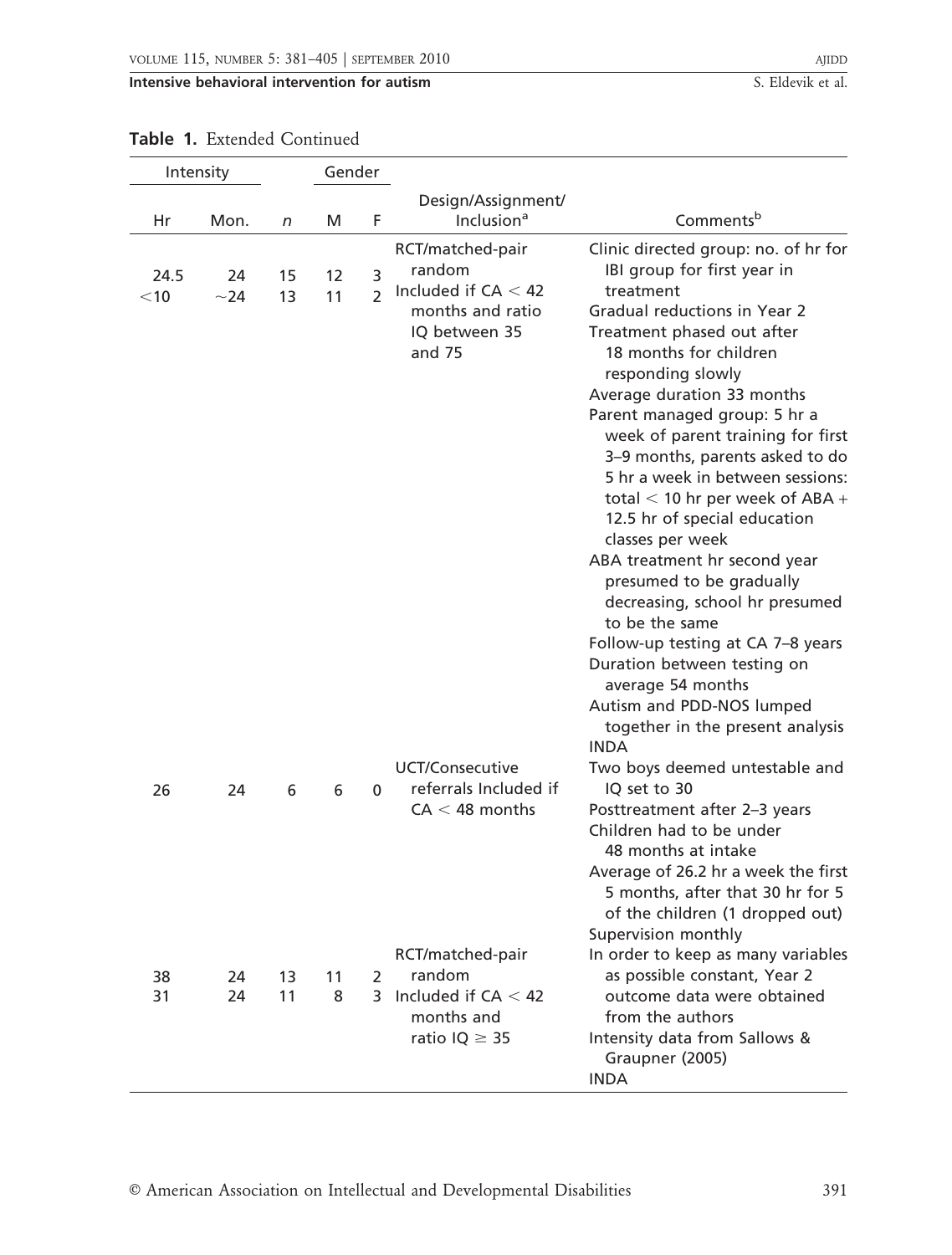### Table 1. Continued

|                              |      |     |      | Pretest<br>Posttest |                               |      |      |     |           |     |  |  |
|------------------------------|------|-----|------|---------------------|-------------------------------|------|------|-----|-----------|-----|--|--|
|                              | Age  |     |      | IO                  |                               | ABC  | IО   |     | ABC       |     |  |  |
| Country/Study/Group          | Mean | SD  | Mean | SD.                 | Mean <i>SD</i> Mean <i>SD</i> |      |      |     | Mean SD   |     |  |  |
| Howard et al. (2005)         |      |     |      |                     |                               |      |      |     |           |     |  |  |
| IBI (clinic)                 | 30.9 | 52  | 58.5 |                     | 18.2 70.5 11.9 89.9           |      |      |     | 20.9 81.3 | 111 |  |  |
| Comparison (AP) <sup>d</sup> | 37.4 | 57  | 53.7 | 13.5                | 69.8                          | 10.5 | 62.1 |     | 19.6 69.1 | 129 |  |  |
| Control (GP) <sup>e</sup>    | 34.6 | 6.5 | 599  | 14.8                | 71.6                          | 10.5 | 68.8 | 153 | 68 3      | 99  |  |  |

| Cohen et al. (2006) |  |                                                  |  |  |  |  |
|---------------------|--|--------------------------------------------------|--|--|--|--|
| IBI (clinic)        |  | 34.4 5.4 62.0 16.4 64.0 8.4 81.1 21.8 79.5 13.4  |  |  |  |  |
| Control             |  | 33.2 3.7 59.4 14.7 71.9 11.5 65.9 16.5 70.7 13.3 |  |  |  |  |

(Table 1 continued)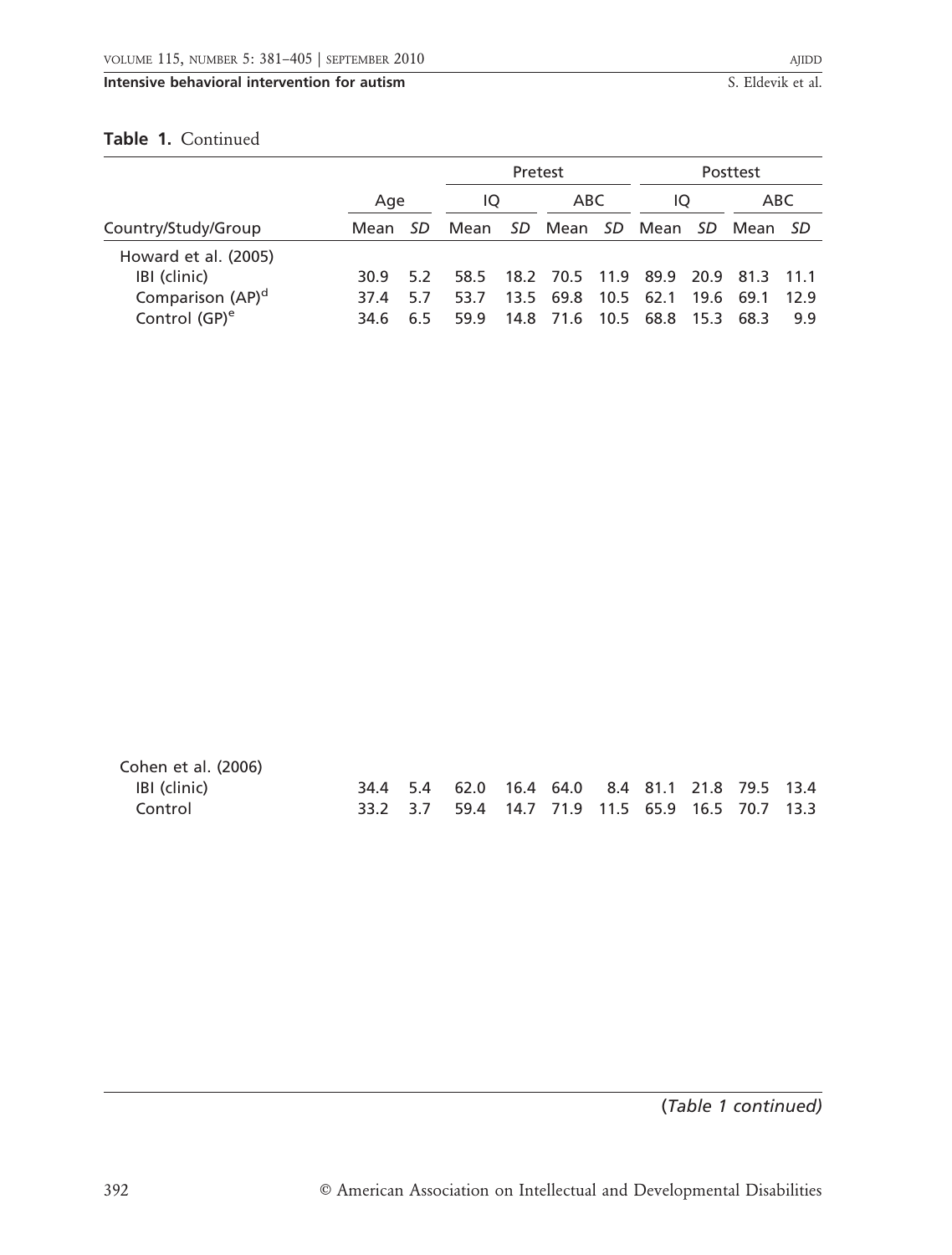|                       | Intensity<br>Gender |                |                |                    |                                                                                    |                                                                                                                                                                                                                                                                                                                                                                                                                                                                      |
|-----------------------|---------------------|----------------|----------------|--------------------|------------------------------------------------------------------------------------|----------------------------------------------------------------------------------------------------------------------------------------------------------------------------------------------------------------------------------------------------------------------------------------------------------------------------------------------------------------------------------------------------------------------------------------------------------------------|
| Hr                    | Mon.                | $\sqrt{n}$     | M              | F                  | Design/Assignment/<br>Inclusion <sup>a</sup>                                       | Comments <sup>b</sup>                                                                                                                                                                                                                                                                                                                                                                                                                                                |
| $25 - 40$<br>25<br>15 | 14<br>13<br>15      | 29<br>16<br>16 | 25<br>13<br>16 | 4<br>3<br>$\Omega$ | QCT/parental preference<br>and IEP teams<br>Included if $CA < 48$<br>months        | IBI: Multiple settings (home, school,<br>and community)<br>25-30 hr per week under 3 years<br>of age<br>35-40 hr per week over 3 years of<br>age<br>Autism educational programming:                                                                                                                                                                                                                                                                                  |
|                       |                     |                |                |                    |                                                                                    | public classroom for children with<br>autism<br>1:1 or 1:2 staff:child ratio<br>25-30 hr per week of intervention,<br>supervision by special education<br>teacher                                                                                                                                                                                                                                                                                                    |
|                       |                     |                |                |                    |                                                                                    | Intervention eclectic (PECS, SIT,<br>TEACCH, DTT)<br>7 children received 1-2 session per<br>week of speech therapy<br>Generic educational<br>programming: local community<br>special education classrooms<br>Average of 15 hr per week<br>intervention, 1:6 staff:child ratio<br>13 children received speech and<br>language therapy 1-2 times per<br>week<br><b>INDA</b>                                                                                            |
| $35 - 40$             |                     | 24<br>24       | 18<br>17       | 3<br>4             | QCT/parental<br>preference<br>Included if $CA < 48$<br>months and ratio<br>IQ > 35 | Community-nonuniversity setting<br>Community services selected by family<br>In Control Group 1, child had an<br>Early Start Autism Intervention<br>Program 9 hr a week<br>2 children home-based development<br>program 1-4 hr a week<br>17 special day class eclectic, ratio 1:1<br>to 3:1, 3-5 days a week for up to 5 hr<br>Speech, behavioral, and occupational<br>therapies 0-5 hr per week<br>3 where mainstreamed for up to<br>45 minutes a day<br><b>INDA</b> |

# Table 1. Extended Continued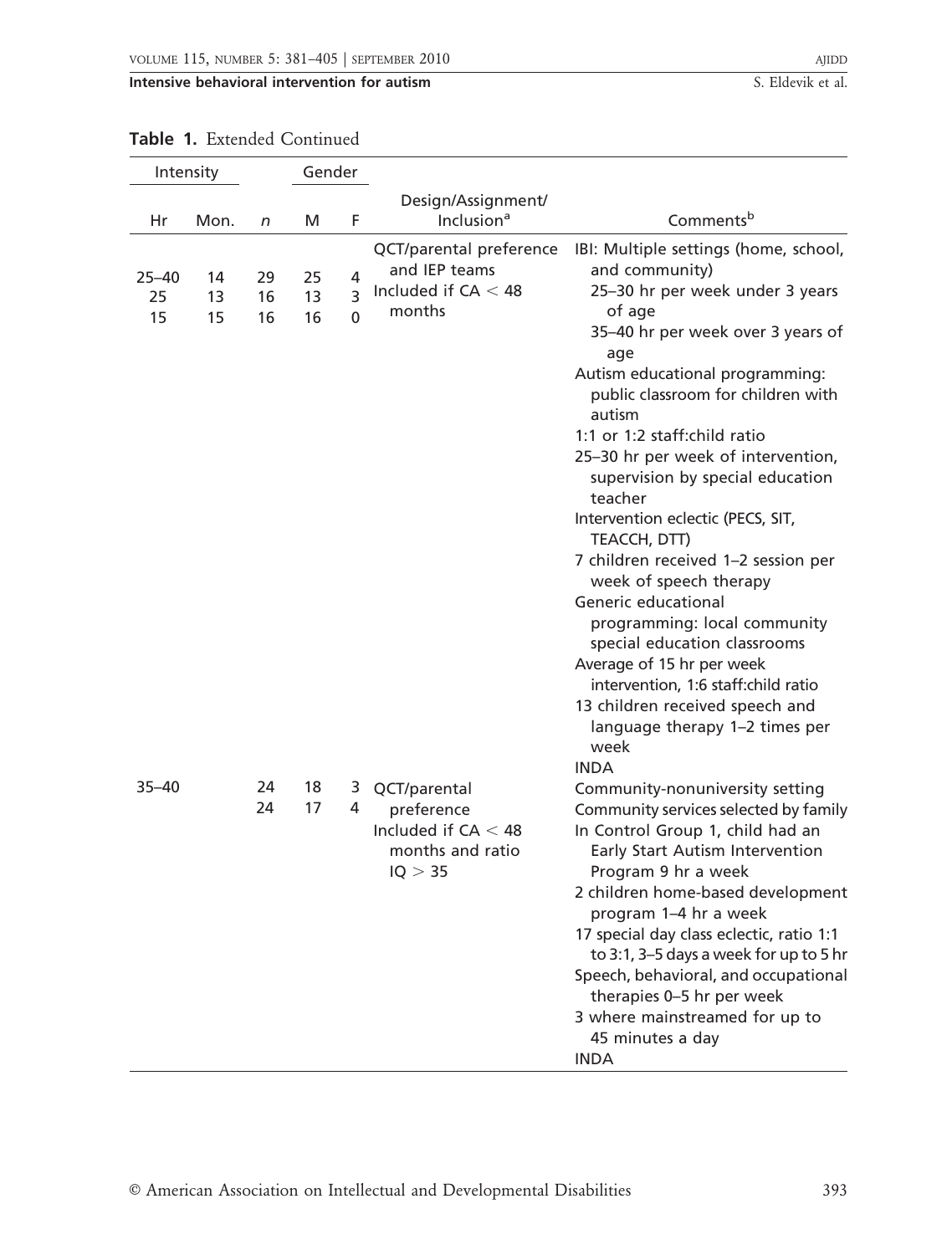### Table 1. Continued

|                             |      |           |      | Pretest   |            |           |      |           | Posttest   |      |  |  |  |
|-----------------------------|------|-----------|------|-----------|------------|-----------|------|-----------|------------|------|--|--|--|
|                             | Age  |           | IQ   |           | <b>ABC</b> |           | IQ   |           | <b>ABC</b> |      |  |  |  |
| Country/Study/Group         | Mean | <b>SD</b> | Mean | <b>SD</b> | Mean       | <b>SD</b> | Mean | <b>SD</b> | Mean       | SD   |  |  |  |
| Australia                   |      |           |      |           |            |           |      |           |            |      |  |  |  |
| Birnbrauer & Leach (1993)   |      |           |      |           |            |           |      |           |            |      |  |  |  |
| IBI (clinic)                | 38.1 | 7.1       | 45.3 | 17.9      | 47.5       |           | 57.6 | 18.7      | 41.0       | 5.1  |  |  |  |
| Control                     | 33.2 | 10.3      | 45.0 | 9.4       | 51.5       |           | 43.2 | 15.0      | 42.5       | 4.9  |  |  |  |
|                             |      |           |      |           |            |           |      |           |            |      |  |  |  |
| <b>Israel</b>               |      |           |      |           |            |           |      |           |            |      |  |  |  |
| Ben-Itzchak & Zachor (2007) |      |           |      |           |            |           |      |           |            |      |  |  |  |
| IBI (clinic)                | 25.9 | 3.2       | 71.4 | 18.8      | 65.9       | 7.1       | 82.9 | 23.2      | 90.7       | 12.3 |  |  |  |
| Norway                      |      |           |      |           |            |           |      |           |            |      |  |  |  |
| Eikeseth et al. (2002)      |      |           |      |           |            |           |      |           |            |      |  |  |  |
| IBI (clinic)                | 66.3 | 11.3      | 61.9 | 11.3      | 55.8       | 9.0       | 79.1 | 18.1      | 67.0       | 16.3 |  |  |  |
| Comparison                  | 64.8 | 9.9       | 65.2 | 15.0      | 60.0       | 13.2      | 68.9 | 18.8      | 60.2       | 11.7 |  |  |  |
| Eldevik et al. (2006)       |      |           |      |           |            |           |      |           |            |      |  |  |  |
| IBI (clinic)                | 53.1 | 9.5       | 41.0 | 15.2      | 52.5       | 3.9       | 49.2 | 16.6      | 52.4       | 9.2  |  |  |  |
| Comparison                  | 45.1 | 16.5      | 42.8 | 13.0      | 50.1       | 9.2       | 38.5 | 15.5      | 44.6       | 7.5  |  |  |  |
|                             |      |           |      |           |            |           |      |           |            |      |  |  |  |
| United Kingdom              |      |           |      |           |            |           |      |           |            |      |  |  |  |
| Hayward et al. (2009)       |      |           |      |           |            |           |      |           |            |      |  |  |  |
| IBI (clinic)                | 35.7 | 6.2       | 53.5 | 15.1      | 62.3       | 6.8       | 72.0 | 19.6      | 68.3       | 14.5 |  |  |  |
| IBI (parent)                | 34.4 | 5.7       | 54.7 | 15.3      | 65.1       | 10.4      | 69.7 | 22.9      | 72.5       | 17.3 |  |  |  |
| Remington et al. (2007)     |      |           |      |           |            |           |      |           |            |      |  |  |  |
| IBI (clinic)                | 35.7 | 4.0       | 61.4 | 16.7      | 60.2       | 5.8       | 73.5 | 27.3      | 61.5       | 15.4 |  |  |  |
| Control                     | 38.4 | 4.4       | 62.3 | 16.6      | 57.0       | 6.8       | 60.1 | 27.8      | 54.6       | 13.1 |  |  |  |

\*UCT = uncontrolled clinical trial, QCT = quasiexperimental controlled clinical trial, RCT = randomized controlled clinical trial. INDA = individual data obtained from author. VABS = Vineland Adaptive Behavior Scales, ABC = adaptive behavior composite. Intensive behavioral intervention.

intake, and intensity of treatment (median split of intensity at 36 hr per week). To protect against some errors of statistical inference, we centered all variables following the guidelines suggested by Kraemer and Blasey (2004). Thus, the binary independent variable (high or low intensity of treatment) was recoded as either  $+\frac{1}{2}$  or  $-\frac{1}{2}$  and

all other independent variables (age, IQ, and ABC scores at intake), by subtracting the median value. In addition to the main predictor variables, we added an interaction analysis between the main predictors. This was done by generating product terms from the centered variables. For IQ change, we included interaction terms for age and IQ at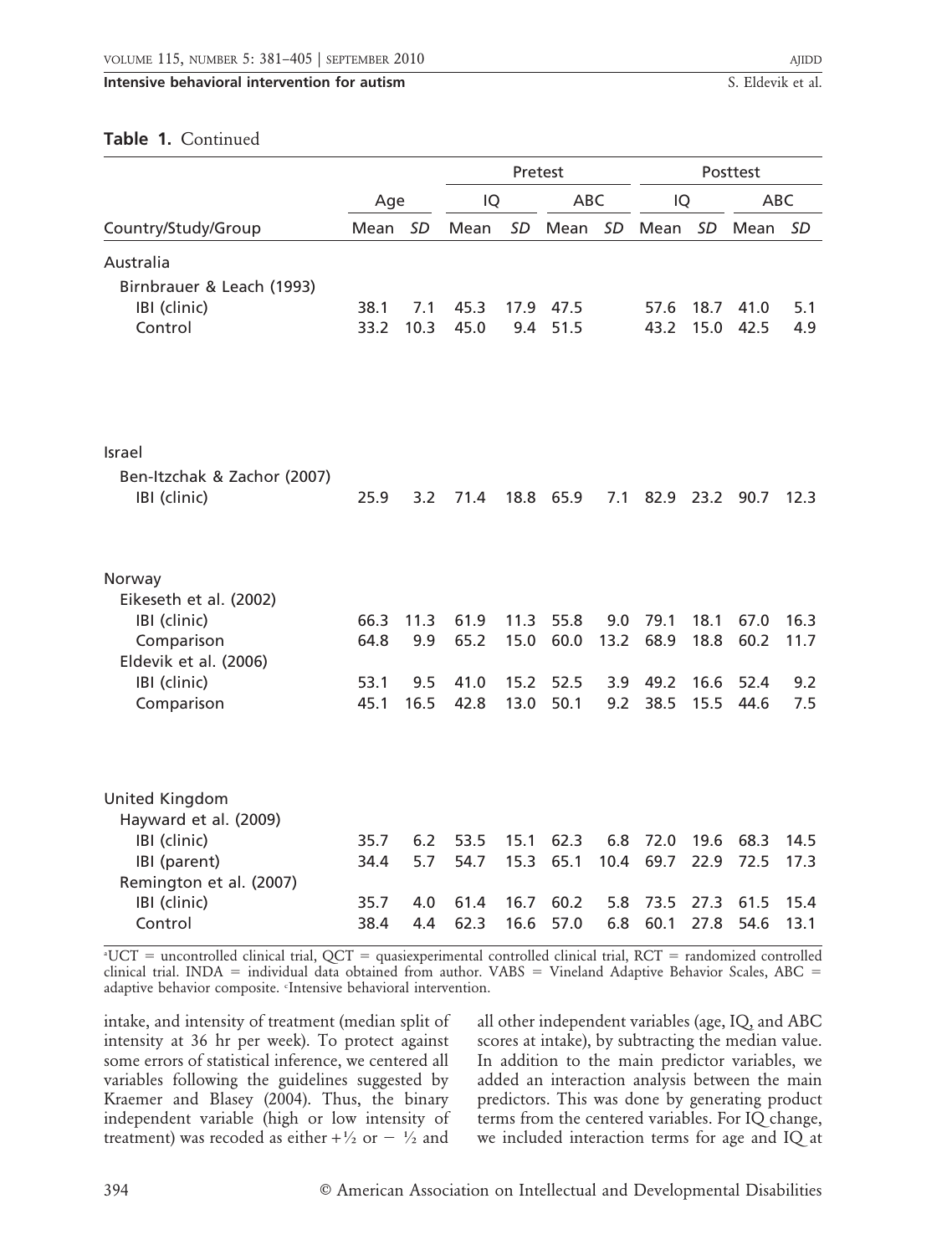|          | Intensity |            | Gender   |   |                                                                          |                                                                                                                                                  |  |  |  |  |  |  |
|----------|-----------|------------|----------|---|--------------------------------------------------------------------------|--------------------------------------------------------------------------------------------------------------------------------------------------|--|--|--|--|--|--|
| Hr       | Mon.      | $\sqrt{n}$ | M        | F | Design/Assignment/<br>Inclusion <sup>a</sup>                             | Comments <sup>b</sup>                                                                                                                            |  |  |  |  |  |  |
| 19       | 22        | 9          | 5        | 4 | QCT/parent willingness and<br>geographical                               | Untestable subjects set to IQ of 30<br>Ratio scores computed for the rest                                                                        |  |  |  |  |  |  |
|          | 24        | 5          | 5        |   | 0 Included if CA between<br>24 and 48 months                             | of subjects<br>Scores posttreatment are deviation<br>IQ used where available<br>Ratio VABS scores calculated both<br>pre and post<br><b>INDA</b> |  |  |  |  |  |  |
| 35       | 12        | 21         | 20       | 1 | UCT/enrollment center                                                    | Only children available for Year 2<br>follow-ups included here<br>5 children 23 months and 2<br>children 21 months at intake<br><b>INDA</b>      |  |  |  |  |  |  |
| 28       | 12        | 13         | 8        | 5 | QCT/staff availability<br>Included if CA between<br>48 and 84 months and | Comparison received eclectic<br>treatment of similar intensity<br><b>INDA</b>                                                                    |  |  |  |  |  |  |
| 29       | 14        | 12         | 11       | 1 | $IQ \geq 50$                                                             |                                                                                                                                                  |  |  |  |  |  |  |
| 13<br>12 | 20<br>23  | 13<br>11   | 10<br>10 | 1 | QCT/archival date<br>3 Included if $CA < 72$<br>months                   | Comparison received eclectic<br>treatment of similar intensity<br>4 subjects from comparison group                                               |  |  |  |  |  |  |
|          |           |            |          |   |                                                                          | taken out here because included<br>in Eikeseth et al. (2002)<br><b>INDA</b>                                                                      |  |  |  |  |  |  |
|          |           |            |          |   | QCT/geographical                                                         | <b>INDA</b>                                                                                                                                      |  |  |  |  |  |  |
| 37       | 13        | 23         | 19       | 4 | Included if CA                                                           |                                                                                                                                                  |  |  |  |  |  |  |
| 34       | 14        | 21         | 15       | 6 | $<$ 42 months<br>QCT/parent preference                                   | Control group received TAU,                                                                                                                      |  |  |  |  |  |  |
| 26       | 24        | 23         | 18       | 5 | Included if CA between                                                   | special school, mainstream or                                                                                                                    |  |  |  |  |  |  |
| 16       | 24        | 21         | 18       | 3 | 30 and 42 months                                                         | mix, but little or no 1:1, speech<br>therapy, TEACCH etc. INDA                                                                                   |  |  |  |  |  |  |

### Table 1. Extended Continued

intake, age at intake and intensity of intervention, and IQ at intake and intensity. For change in ABC, we included interaction terms for age and ABC scores at intake, age at intake and intensity of intervention, and ABC at intake and intensity of intervention.

# Results

The proportion of children in intensive behavioral intervention, control, and comparison groups achieving reliable change in IQ and ABC is displayed in Figure 2. Each bar on the graph in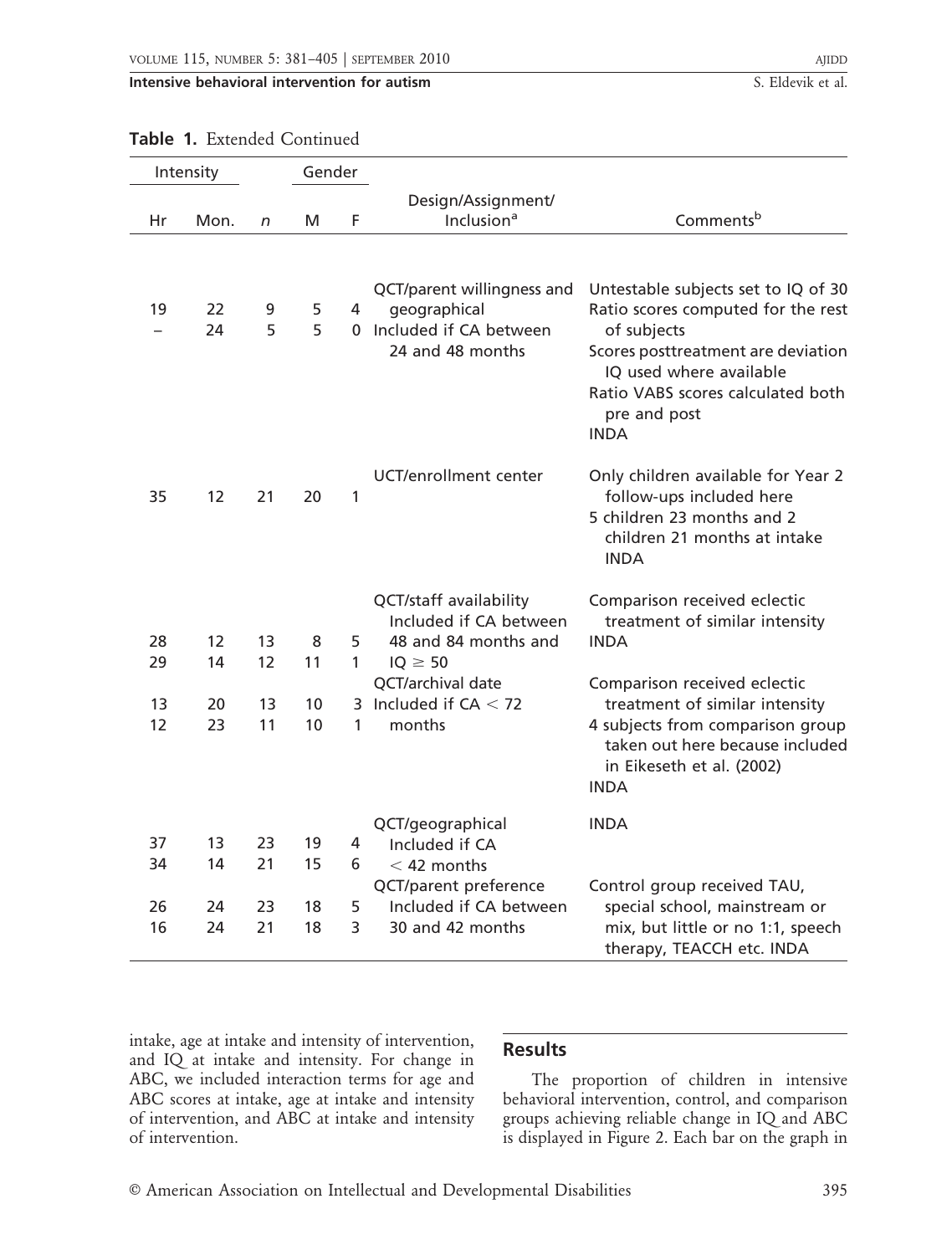|                      |  | Age |                                       | Intelligence |  |                                                               |  | Adaptive behavior |  |                     |  |
|----------------------|--|-----|---------------------------------------|--------------|--|---------------------------------------------------------------|--|-------------------|--|---------------------|--|
| Group                |  |     |                                       |              |  | n Mean SD Range n Mean SD Range n Mean SD Range               |  |                   |  |                     |  |
| Behavioral treatment |  |     |                                       |              |  |                                                               |  |                   |  |                     |  |
| $(n=309)$            |  |     |                                       |              |  | 278 38.0 11.4 16-84 286 55.6 18.2 17-120 252 60.3 10.9 26-95  |  |                   |  |                     |  |
| Control $(n=309)$    |  |     | 95 36.5 7.1 18-72 105 54.8 17.1 19-97 |              |  |                                                               |  |                   |  | 73 65.0 11/6 45-113 |  |
| Comparison $(n=39)$  |  |     |                                       |              |  | 39 47.6 15.9 21-84 39 47.6 15.9 21-84 39 61.2 13.7 37-96      |  |                   |  |                     |  |
| Total $(N=453)$      |  |     |                                       |              |  | 412 38.5 11.5 16-84 430 55.3 17.7 17-120 362 61.3 11.5 26-113 |  |                   |  |                     |  |

|  |  | Table 2. Available Number of Subjects and Demographics of Entire Sample and Subgroups |  |  |  |  |  |  |  |  |  |  |  |  |  |  |  |
|--|--|---------------------------------------------------------------------------------------|--|--|--|--|--|--|--|--|--|--|--|--|--|--|--|
|--|--|---------------------------------------------------------------------------------------|--|--|--|--|--|--|--|--|--|--|--|--|--|--|--|

Figure 2 represents an individual child's change in test score. These have been sorted from the highest negative to the highest positive change. A reference line on the y-axis shows the criterion for reliable change. Overall, 83 of the 279 children in the intensive behavioral intervention group (29.8%) achieved reliable change in IQ and 51 of 248 achieved reliable change in ABC scores (20.6%). In the control group, 9 of 104 achieved reliable change in IQ (8.7%), and 4 of 70 achieved reliable change in ABC scores (5.1%). In the comparison interventions group, 1 of 39 children achieved reliable change in IQ  $(2.6\%)$ , and 2 of 39 achieved reliable change in ABC scores (5.7%). We compared the proportions in the three groups statistically using  $3 \times 2$  chi-square tests. There was a significant difference in the proportions achieving reliable change for IQ,  $\chi^2(2, N = 422)$  = 29.11,  $p < .001$ , and for ABC,  $\chi^2(2, N = 357) =$ 11.81,  $p = .003$ . Examination of the standardized residuals in the six cells of these two analyses revealed that there were more children than expected achieving reliable change in the intensive behavioral intervention group, and fewer children than expected achieving this change in the two other groups. Exploratory  $2 \times 2$  chisquare comparisons between the control and comparison group for IQ and ABC change revealed no difference between these two groups,  $\chi^2(1,\,N=130)=$  2.06,  $p<.151$  and  $\chi^2(\overline{1},\,N=1)$ 96) = .141,  $p = .707$ , respectively.

Because the chi-square comparisons showed that there were no significant differences in outcome between the control and comparison groups, we combined them to carry out the individual participant data meta-analysis focusing on the number needed to treat and absolute risk reduction for intensive behavioral intervention. The number needed to treat was computed to be 5, 95% CI = 3.4, 6.3, for achieving a reliable change in IQ and 7, 95% CI = 4.5, 9.8, for achieving reliable change in ABC scores, which translates to an absolute risk reduction of 23%, 95% CI = 16.0%, 29.6%, and 16%, 95% CI = 10.2%, 22.3%, respectively, in favor of the intensive behavioral intervention group. The number needed to treat and absolute risk reduction for IQ and ABC, along with the 95% confidence intervals for the individual studies (i.e., the controlled studies in which there is a comparison or control group against which to calculate an effect size) are shown in Tables 3 and 4. At the level of individual studies, there is considerable variability in effect sizes, and many of the individual studies were focused on small samples and, therefore, were underpowered.

The multiple regression analyses for prediction of IQ and ABC change are summarized in Table 5. A graphical analysis of residuals showed the assumptions of normality and equal variance approximately held. Overall, the models explained a statistically significant, though small, proportion of the variance for both IQ change,  $F(4, 211) = 5.22, p < .001, R^2 = .090,$  adjusted  $R^2$ = .073, and ABC change,  $F(4, 213) = 14.45$ ,  $p <$ .001,  $R^2 = .213$ , adjusted  $R^2 = .199$ . The results from the regression analyses showed that high intervention intensity was the only variable that independently and positively predicted both IQ and ABC gain. In addition, ABC at intake and IQ at intake predicted gains in ABC. Those children with lower ABC scores at intake had larger ABC change over 2 years, whereas higher IQ at intake predicted larger ABC gains. No interaction terms were statistically significant independent predictors of IQ or ABC change.

# **Discussion**

Despite the recognized difficulties of obtaining individual participant data over a long time period (20+ years of research) (Cooper & Patall,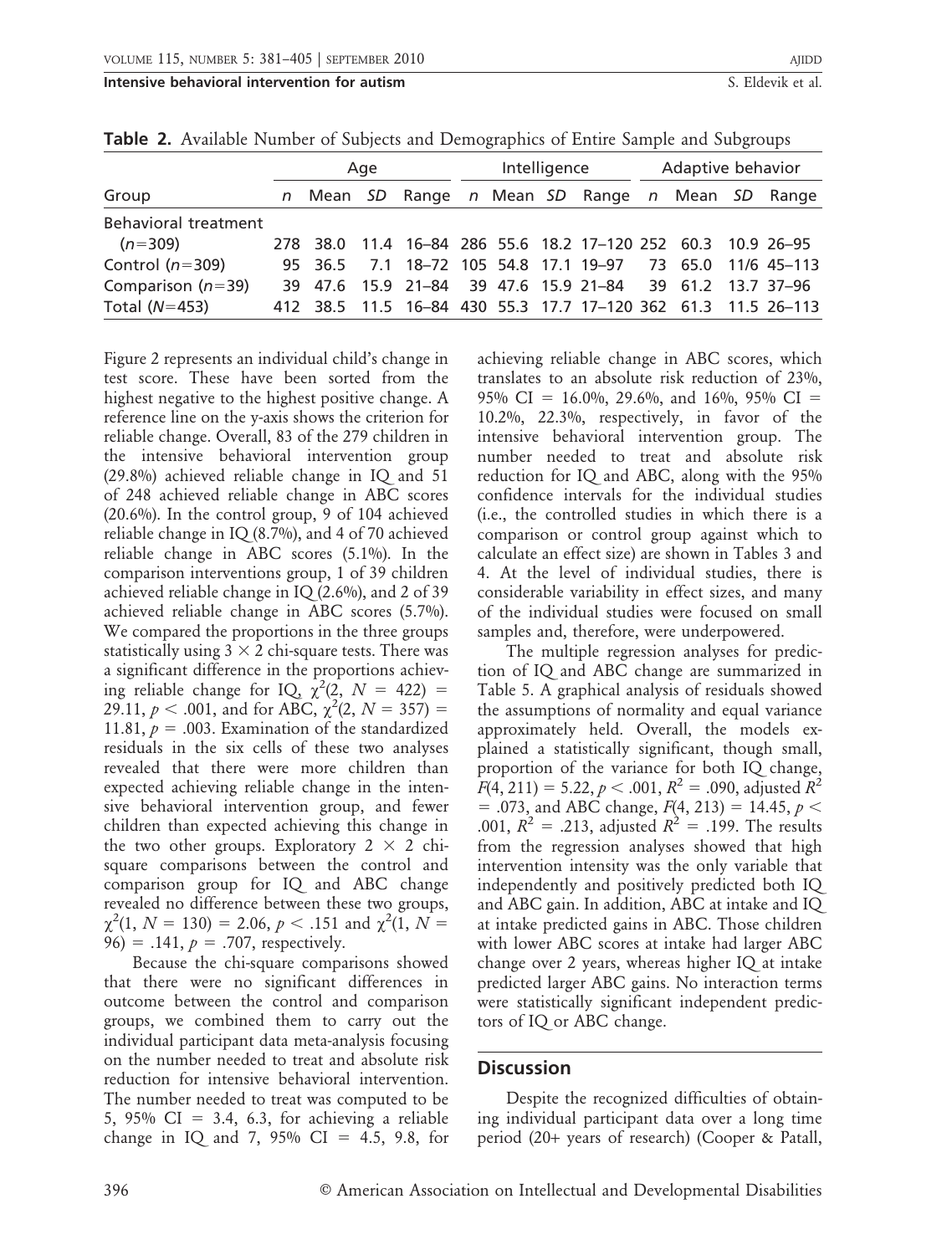

Figure 2. Bars indicate changes in IQ and ABC scores for children in the IBI, control, and comparison groups. The lines at  $\pm 27$  IQ points and  $\pm 21$  Adaptive Behavior Composite (ABC) points show the criteria for reliable change. The dotted line shows the mean change for the group.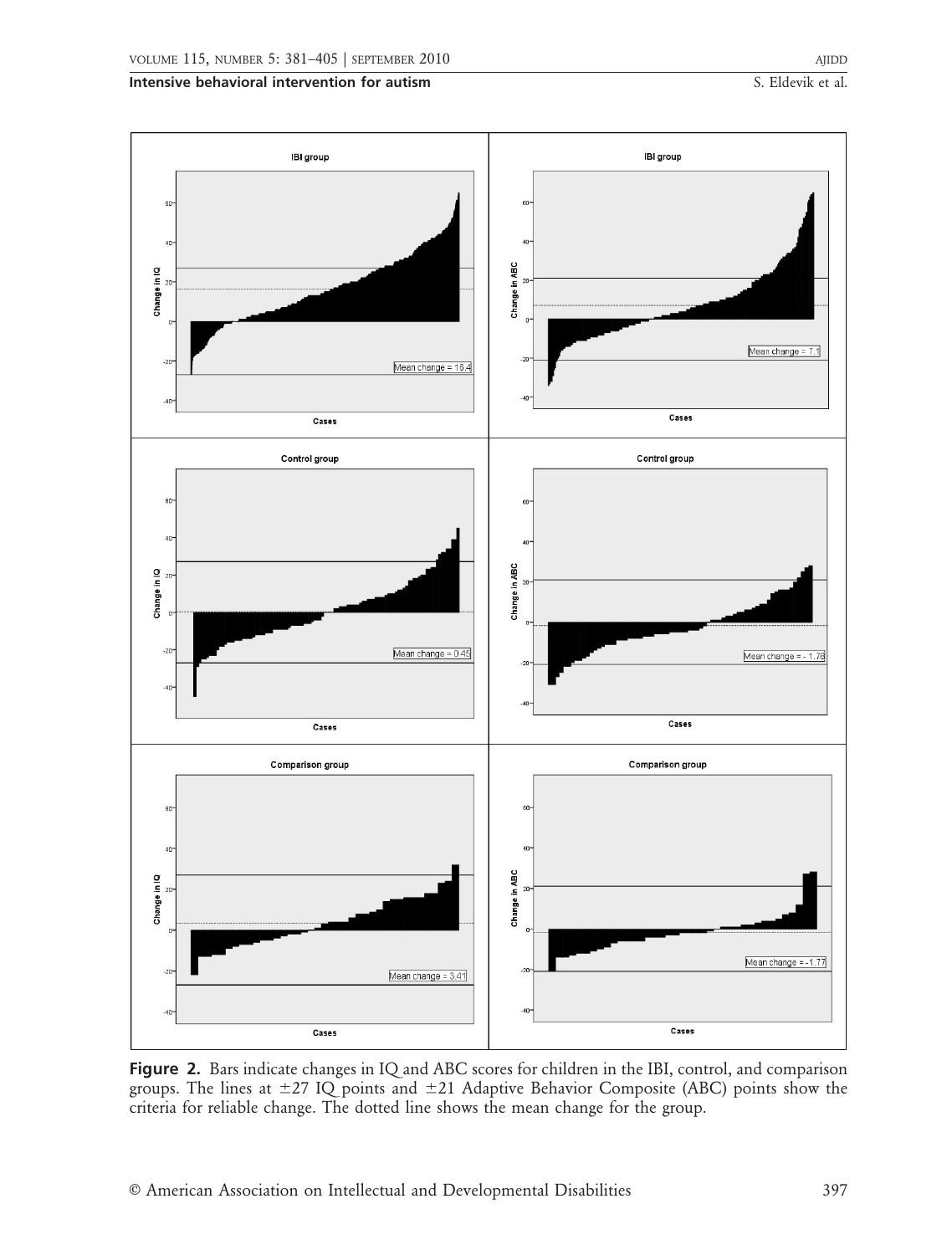Comparison Smith et al. (1997)

Howard et al. (2005)

Howard et al. (2005)

Cohen et al. (2006)

Remington et al.

(2007)

Control 0 10

Control 3 13

Comparison 1 15

Control 2 18

Control 3 18

|                                  | Outcome intelligence <sup>a</sup> |         |            |                                  |         |               |  |  |  |  |  |
|----------------------------------|-----------------------------------|---------|------------|----------------------------------|---------|---------------|--|--|--|--|--|
| Study/Group                      | $RCI+$                            | $RCI -$ | <b>NNT</b> | 95% CI NNT/NHH                   | ARR (%) | 95% CI (%)    |  |  |  |  |  |
| Lovaas (1987)                    |                                   |         |            |                                  |         |               |  |  |  |  |  |
| B  <sup>b</sup>                  | 9                                 | 10      | 3          | $1, 5 - 5, 7$                    | 42.0    | $17.5 - 66.7$ |  |  |  |  |  |
| Control                          | 1                                 | 18      |            |                                  |         |               |  |  |  |  |  |
| Eikeseth et al. (2008)           |                                   |         |            |                                  |         |               |  |  |  |  |  |
| <b>IBI</b>                       | 0                                 | 10      | 5          | $2,2 - 575.3$                    | 23.1    | $0.2 - 46.0$  |  |  |  |  |  |
| Comparison                       | 3                                 | 12      |            |                                  |         |               |  |  |  |  |  |
| Birnbrauer & Leach<br>(1983)     |                                   |         |            |                                  |         |               |  |  |  |  |  |
| IBI                              | $\overline{2}$                    | 7       | 5          | NNT 2,0 to NNH 20,2 <sup>d</sup> | 22.2    | $-4.9 - 49.4$ |  |  |  |  |  |
| Control                          | $\Omega$                          | 5       |            |                                  |         |               |  |  |  |  |  |
| Smith et al. (2000)<br>$(RCT)^c$ |                                   |         |            |                                  |         |               |  |  |  |  |  |
| <b>IBI</b>                       | 6                                 | 9       | 3          | $1,5-6,6$                        | 40.0    | $15.2 - 64.9$ |  |  |  |  |  |
| Control                          | $\Omega$                          | 13      |            |                                  |         |               |  |  |  |  |  |
| Eldevik et al. (2006)            |                                   |         |            |                                  |         |               |  |  |  |  |  |
| IBI                              | $\Omega$                          | 13      |            |                                  | 0.0     | 0.0           |  |  |  |  |  |
| Comparison                       | 0                                 | 11      |            |                                  |         |               |  |  |  |  |  |

|  | Table 3. Number of Children Meeting Reliable Change Criteria: Outcome Intelligence |  |  |  |  |  |  |  |
|--|------------------------------------------------------------------------------------|--|--|--|--|--|--|--|
|--|------------------------------------------------------------------------------------|--|--|--|--|--|--|--|

ACI = reliable change index, the plus sign signifies that criterion for reliable change was met; the minus sign means that criterion was not met. NNT = number needed to treat, NNH = number needed to harm, ARR = absolute risk reduction, CI = confidence interval. *'*Intensive behavioral interventions. 'Randomized controlled clinical trial. <sup>d</sup>Because the 95% CI for the absolute risk reduction extends from a negative number where treatment may harm (NNH) to a positive number where treatment may benefit, it is hard to compute a 95% CI for the NNT. This means that we cannot say with 95% certainty whether the intervention is harmful, has no effect, or is helpful compared to control. What we can say in this instance is that we can be 95% certain that one of these statements is true: The experimental treatment is harmful (compared to control), and the NNH is greater than x. The experimental treatment is helpful (compared to control), and the NNT is greater than y. Expressed as NNT y to  $\infty$  (indefinitely) to NNH x (adapted from Altman, 1998).

IBI 1 10 11 NNT 3,8 to NNH 12.7<sup>d</sup> 9.1  $-7.9-26.1$ 

IBI 14 11 3 1,5–10 37.3 10.0–64.5

IBI 14 11 3 1,4–3,7 49.8 27.0–72.5

IBI 9 12 4 1,7–12,6 32.9 7.9–57.8

IBI 5 18 14 NNT 3,3 – NNH 6,6<sup>d</sup> 7.5 – 15.1–30.0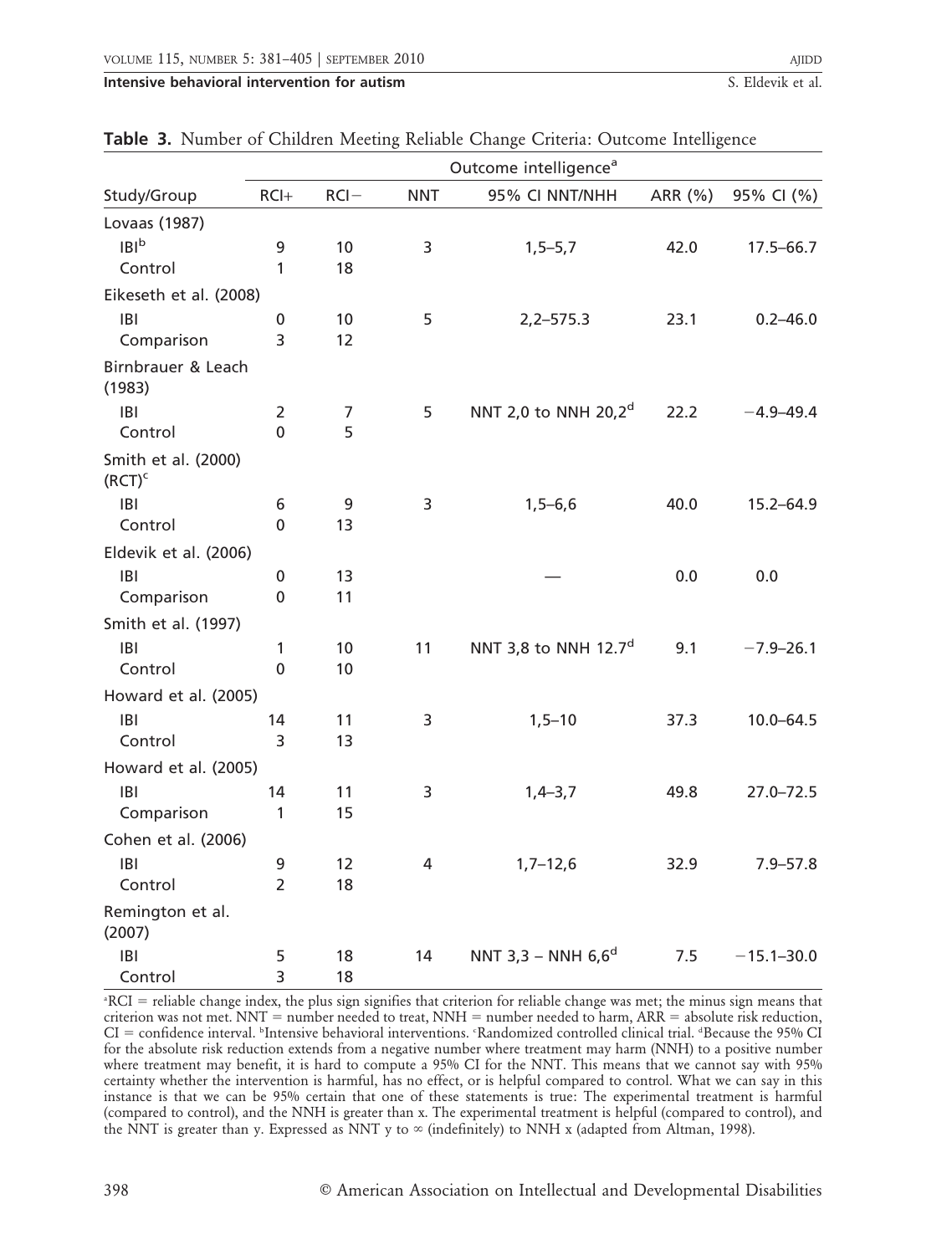|                          |                |                 |            | <b>OUTCOTTLE GUADLINE DETIGATOR</b> |                  |                |  |  |
|--------------------------|----------------|-----------------|------------|-------------------------------------|------------------|----------------|--|--|
| Study/Group              | $RCI+$         | $RCI -$         | <b>NNT</b> | 95% CI NNT/NHH                      | ARR (%)          | 95% CI (%)     |  |  |
| Eikeseth et al. (2002)   |                |                 |            |                                     |                  |                |  |  |
| IBI <sup>b</sup>         | 4              | 9               | 4          | $1.8 - 17.6$                        | 30.8             | $5.7 - 55.9$   |  |  |
| Comparison               | $\mathbf 0$    | 12              |            |                                     |                  |                |  |  |
| Bimbrauer & Leach (1993) |                |                 |            |                                     |                  |                |  |  |
| <b>IBI</b>               | 0              | 9               | $-5$       | NNT 6.6 $\sim$ NNH 1,8 $^{\circ}$   | $-20/0$          | $-15.1 - 55.1$ |  |  |
| Control                  | 1              | 4               |            |                                     |                  |                |  |  |
| Smith et al. (2000) RCTC |                |                 |            |                                     |                  |                |  |  |
| <b>IBI</b>               | 4              | 11              | 4          | $2,0-23.3$                          | 26.6             | $15.2 - 64.8$  |  |  |
| Control                  | $\mathbf{0}$   | 13              |            |                                     |                  |                |  |  |
| Eldevik et al. (2006)    |                |                 |            |                                     |                  |                |  |  |
| <b>IBI</b>               | $\mathbf{1}$   | 12 <sup>2</sup> | 13         | NNT 4,5 $\sim$ NNH 14,7 $^{\circ}$  | 7.7              | $-6.8 - 22.2$  |  |  |
| Comparison               | $\mathbf{0}$   | 11              |            |                                     |                  |                |  |  |
| Howard et al. (2005)     |                |                 |            |                                     |                  |                |  |  |
| <b>IBI</b>               | 5              | 18              | 5          | $2,6 - 20,5$                        | 21.7             | $4.9 - 38.6$   |  |  |
| Control                  | $\mathbf 0$    | 13              |            |                                     |                  |                |  |  |
| Howard et al. (2005)     |                |                 |            |                                     |                  |                |  |  |
| <b>IBI</b>               | 5              | 18              | 11         | NNT 3.1 $\sim$ NNH 7,1 <sup>c</sup> | 9.2              | $-14.1 - 32.6$ |  |  |
| Comparison               | $\overline{2}$ | 14              |            |                                     |                  |                |  |  |
| Cohen et al. (2006)      |                |                 |            |                                     |                  |                |  |  |
| <b>IBI</b>               | 4              | 15              | 11         | NNT 3,0 $\sim$ NNH 7,4 <sup>c</sup> | 9.9 <sub>1</sub> | $-13/4-33.3$   |  |  |
| Control                  | $\overline{2}$ | 16              |            |                                     |                  |                |  |  |
| Remington et al. (2007)  |                |                 |            |                                     |                  |                |  |  |
| <b>IBI</b>               | $\overline{2}$ | 21              | 26         | NNT 5,4 $\sim$ NNH 9,3°             | 3.9              | $-10.8 - 18.6$ |  |  |
| Control                  | 1              | 20              |            |                                     |                  |                |  |  |

|  |  | Table 4. Number of Children Meeting Reliable Change Criteria: Outcome Adaptive Behavior |  |  |  |  |  |  |  |  |
|--|--|-----------------------------------------------------------------------------------------|--|--|--|--|--|--|--|--|
|--|--|-----------------------------------------------------------------------------------------|--|--|--|--|--|--|--|--|

Outcome adaptive behavior<sup>a</sup>

ACI = reliable change index, the plus sign signifies that criterion for reliable change was met; the minus sign means that criterion was not met. NNT = number needed to treat, NNH = number needed to harm, ARR = absolute risk reduction, CI = confidence interval. *'*Intensive behavioral interventions. 'Randomized controlled clinical trial. <sup>d</sup>Because the 95% CI for the absolute risk reduction extends from a negative number where treatment may harm (NNH) to a positive number where treatment may benefit, it is hard to compute a 95% CI for the NNT. This means that we cannot say with 95% certainty whether the intervention is harmful, has no effect, or is helpful compared to control. What we can say in this instance is that we can be 95% certain that one of these statements is true: The experimental treatment is harmful (compared to control), and the NNH is greater than x. The experimental treatment is helpful (compared to control), and the NNT is greater than y. Expressed as NNT y to  $\infty$  (indefinitely) to NNH x (adapted from Altman, 1998).

2009), we were able to gather such data for each of the 16 evaluation studies of intensive behavioral intervention identified via a systematic review. Only data from one of Lovaas' (1987) original control groups were unavailable. When we compared the intensive behavioral intervention group with control and comparison groups, an individual participant data meta-analysis showed meaningful differences in outcomes for children

with autism in favor of intensive behavioral intervention. For IQ, the number needed to treat was 5 (absolute risk reduction  $= 23\%$ ), and for the ABC, the number needed to treat was 7 (absolute risk reduction  $= 16\%$ ). Given that the data for this individual participant data meta-analysis were identified via a systematic review, they might be considered a benchmark against which to evaluate future intensive behavioral intervention outcome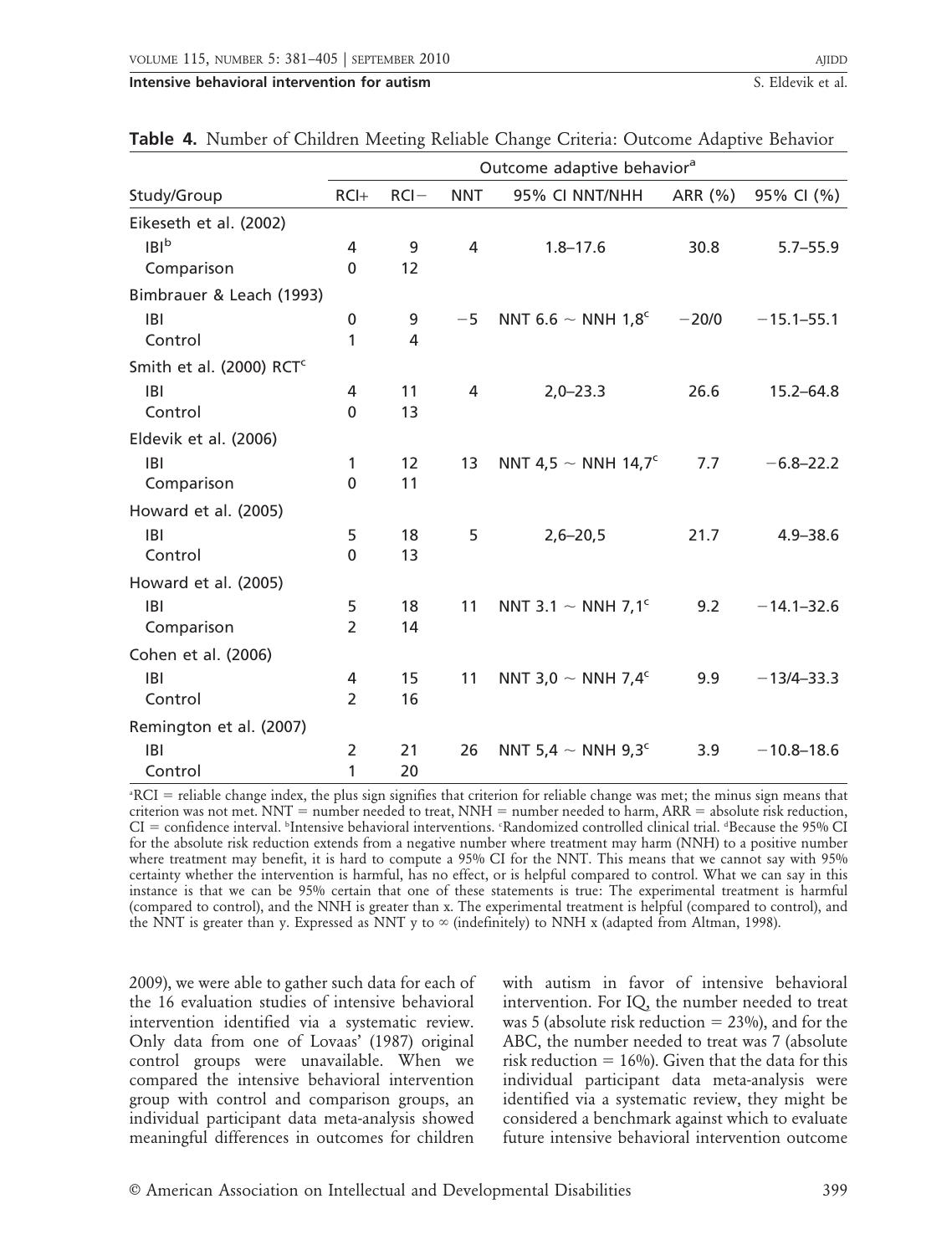Table 5. Regression Analysis of Predictors of IQ and Adaptive Behavior Composite (ABC) Gain in the Intensive Behavioral Intervention

|                                      | IQ gain      |          |
|--------------------------------------|--------------|----------|
| Predictor                            | β            | р        |
| IO                                   |              |          |
| Main effects                         |              |          |
| IQ at intake                         | $-.135.031$  |          |
| ABC <sup>a</sup> at intake           | .128.054     |          |
| Age at intake                        | $-.069.282$  |          |
| Intensity                            | .266.000     |          |
| <b>Interactions</b>                  |              |          |
| Age at intake $\times$ IQ at Intake  | $-.021$ .718 |          |
| Age at Intake $\times$ Intensity     | $-.049.382$  |          |
| IQ at Intake $\times$ Intensity      | .014 .811    |          |
| ABC.                                 |              |          |
| Main effects                         |              |          |
| IQ at intake                         | .363.031     |          |
| ABC at intake                        | $-.342.054$  |          |
| Age at intake                        | $-.038.282$  |          |
| Intensity                            |              | .217.000 |
| Interactions                         |              |          |
| Age at intake $\times$ ABC at Intake | .102.132     |          |
| Age at Intake $\times$ Intensity     |              | .058.365 |
| ABC at Intake $\times$ Intensity     |              | .190.005 |

a Adaptive Behavior Composite.

studies as well as to audit the outcomes achieved in clinical practice. Such data have not been previously available in the field.

The effect sizes obtained from the individual participant data meta-analysis compare favorably to psychological and medical treatments for common disorders such as major depression (number needed to treat between 3 and 5), obsessive compulsive disorders (number needed to treat between 4 and 5), and bulimia nervosa (number needed to treat = 9) (Pinson & Gray, 2003). We have not been able to locate published number needed to treat or absolute risk reduction data for other interventions for autism. The decision to offer interventions cannot be made by looking at the number needed to treat score in isolation; one would also need to know the intervention costs, long-term economic and social savings, and resources required. Also, any side effects of intervention would be important to document. Full data on these variables are not currently available in the field of autism. However, it is informative to note that there appears to be no additional negative psychological impact on family members associated with intensive behavioral intervention (Hastings, 2003; Hastings & Johnson, 2001; Remington et al., 2007). Furthermore, autism-specific eclectic preschool services may cost no less than home-based intensive behavioral intervention (Magiati et al., 2007).

The present analysis provides evidence that intensive behavioral intervention is an evidencebased intervention for children with autism. According to the criteria developed by the Oxford Centre for Evidence Based Medicine (2009), the evidence for intensive behavioral intervention for young children with autism is at Level 1b. This level requires evidence from at least one welldesigned randomized controlled study and evidence from systematic reviews. Level 1a (the highest level of evidence) would require a systematic review of several randomized controlled trials showing homogeneity in results. Similarly, the intensive behavioral intervention evidence base meets the criteria for the evidencebased practices in special education proposed by Gersten et al. (2005). These criteria require at least four acceptable quality studies or two high quality studies supporting the practice and a weighted effect size significantly greater than zero (e.g., Eikeseth, 2009), one high quality study (Smith et al., 2000) and four acceptable quality studies (Cohen et al., 2006; Eikeseth et al., 2002; Howard et al., 2005; Remington et al., 2007). Eldevik et al. (2009) found that all of these studies had a weighted effect size significantly greater than zero.

Combined with the earlier meta-analysis of controlled studies reported by Eldevik et al. (2009) based on effect sizes calculated using individual participant data, the present individual participant data meta-analysis completes the two metaanalysis steps advocated by Cooper and Patall (2009). The evidence from the present study also extends the number of studies included in the Reichow and Wolery (2009) aggregated data mean change effect size meta-analysis and, like the Eldevik et al. study, adds a quantitative dimension to earlier systematic reviews (Howlin et al., 2009; Reichow & Wolery, 2009).

An individual participant data analysis vastly increases the power to detect intervention effects (Cooper & Patall, 2009), establishing estimates with reduced error. However, it is clear from Tables 3 and 4 that there is considerable variability in the estimates of effect sizes (number needed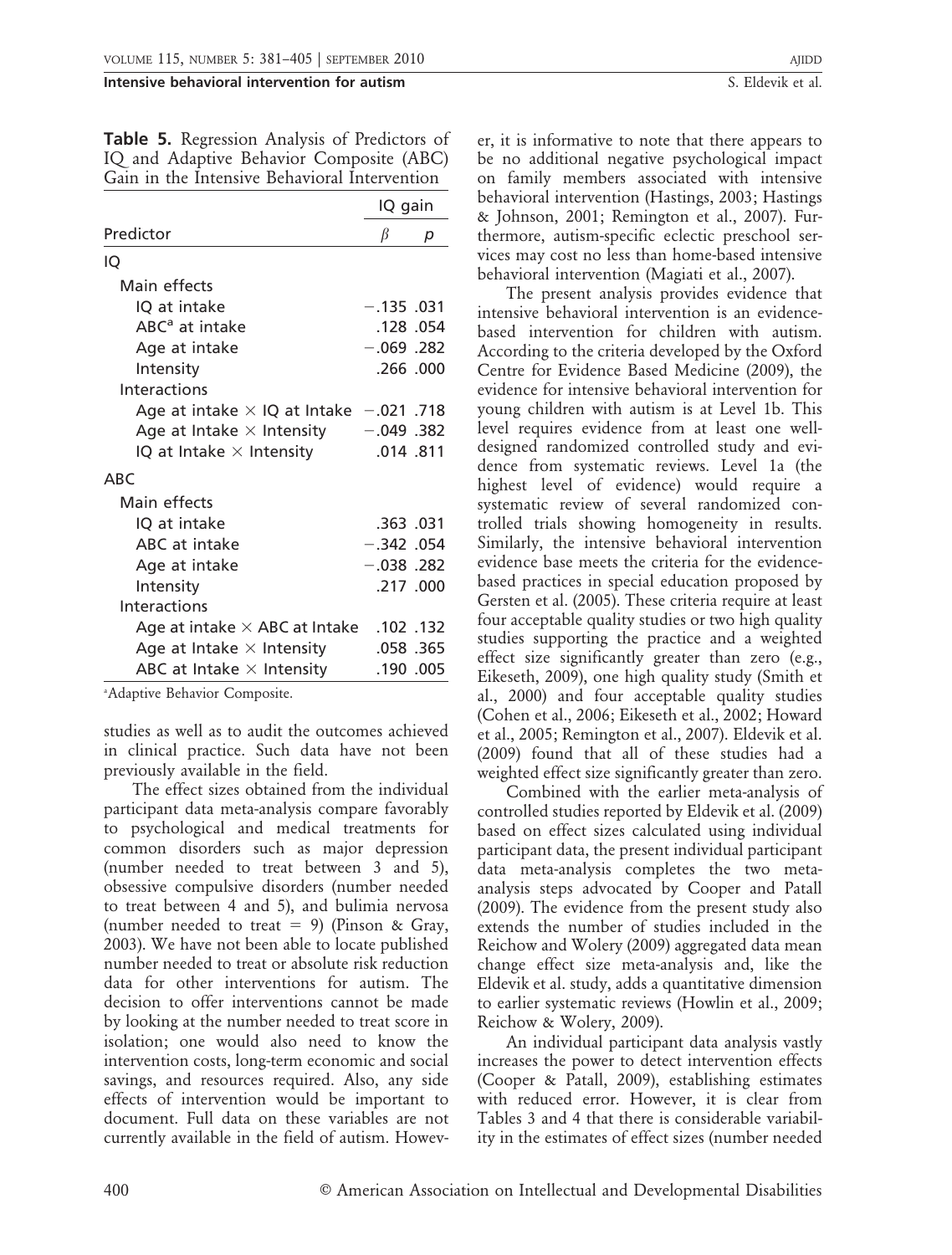to treat and absolute risk reduction) at the level of individual studies. These tables only include controlled studies that could be used to generate study level effect sizes (i.e., pretest–posttest single group designs are excluded from these tables). In addition, several studies include only very small samples within which one or two children reaching, or not quite reaching, criteria for reliable change on either IQ or ABC can have a large impact on the computed effect sizes. In several individual studies (especially for ABC outcomes), the confidence intervals obtained for the effect sizes precluded any conclusion of likely positive gain or harm for the children in that study. These data have been provided for information purposes and to allow researchers to draw their own conclusions about the variability in outcomes within individual studies. However, these data also confirm the importance of carrying out individual participant data meta-analysis across studies in drawing conclusions about the evidence base of an intervention.

In addition to the variability summarized in Tables 3 and 4, in applying the general common elements of intensive behavioral intervention defined by Green et al. (2002), we may risk combining quite different interventions. For example, we made no distinction between center-based, community-based, or home-based programs. We know that the level and frequency of supervision will have varied between studies, although we did not have access to relevant data. Furthermore, separate intensive behavioral intervention programs are likely to stress the use of techniques differently; some may be based heavily on discrete trial training; others, on incidental teaching; others, on pivotal response training; and still others, on verbal behavior and natural environment teaching. As the field develops, it will be important to complete further metaanalyses based on evaluation studies of interventions sharing a more restricted set of features. At the present time, too few studies are available to enable this task.

We also conducted a large sample analysis of the correlates of outcome within the intensive behavioral intervention group of 309 children. The results from these regression analyses show that high intervention intensity was the only variable that independently predicted both IQ and ABC gain. In both cases, high intensity (36+ weekly intervention hours) was associated with larger gains. In addition, ABC at intake and IQ at

intake predicted gains in ABC. Those children with lower ABC scores at intake had larger ABC change over 2 years (perhaps indicating ceiling effects for those who start with higher ABC scores at intake), whereas higher IQ at intake predicted larger ABC gains. No interaction terms were statistically significant independent predictors of IQ or ABC change. These findings generally confirm those of previous research that suggest intensity and intake ability may be associated with outcome in intensive behavioral intervention (Eikeseth et al., 2007; Harris & Handleman, 2000; Lovaas, 1987; Remington et al., 2007). Interestingly, despite the considerable sample size, no hypothesized interactions between variables predicted outcome. It is still likely to be important to explore interactions between predictors of outcome in future research where sample size permits because such interactions may tell us a great deal about the ideal conditions for positive outcomes for intensive behavioral intervention. Our conclusions are limited by the lack of available data on correlates of outcome and also the likely lack of validity of the coding of intervention intensity. There is no substitute for the systematic exploration of moderator effects built into the design of intervention studies (Kraemer, Frank, & Kupfer, 2006), and this is a priority for future intensive behavioral intervention research.

One potential difficulty with our research is that the criteria used to calculate whether an individual child's changes in test scores were reliable might be considered conservative. The reliable change criteria that were computed in the present study required a substantial change in IQ (27 points) and ABC (21 points), arguably representing a significant practical gain, reflecting improvements in the potential for independent living, improved quality of life, a reduced need for professional support, and a reduced economic cost for long-term care and habilitation (J. Jacobson, Mulick, & Green, 1998; Jarbrink & Knapp, 2001). Under many circumstances, a change equivalent to one SD would be considered substantial, especially when using standardized and norm-referenced instruments, such as intelligence scales and the VABS (Weinberg, 1989). Our approach emphasizes the importance of data specific to young children with autism in considering change as a result of intervention. In fact, making the assumption that data from normative samples will apply for children with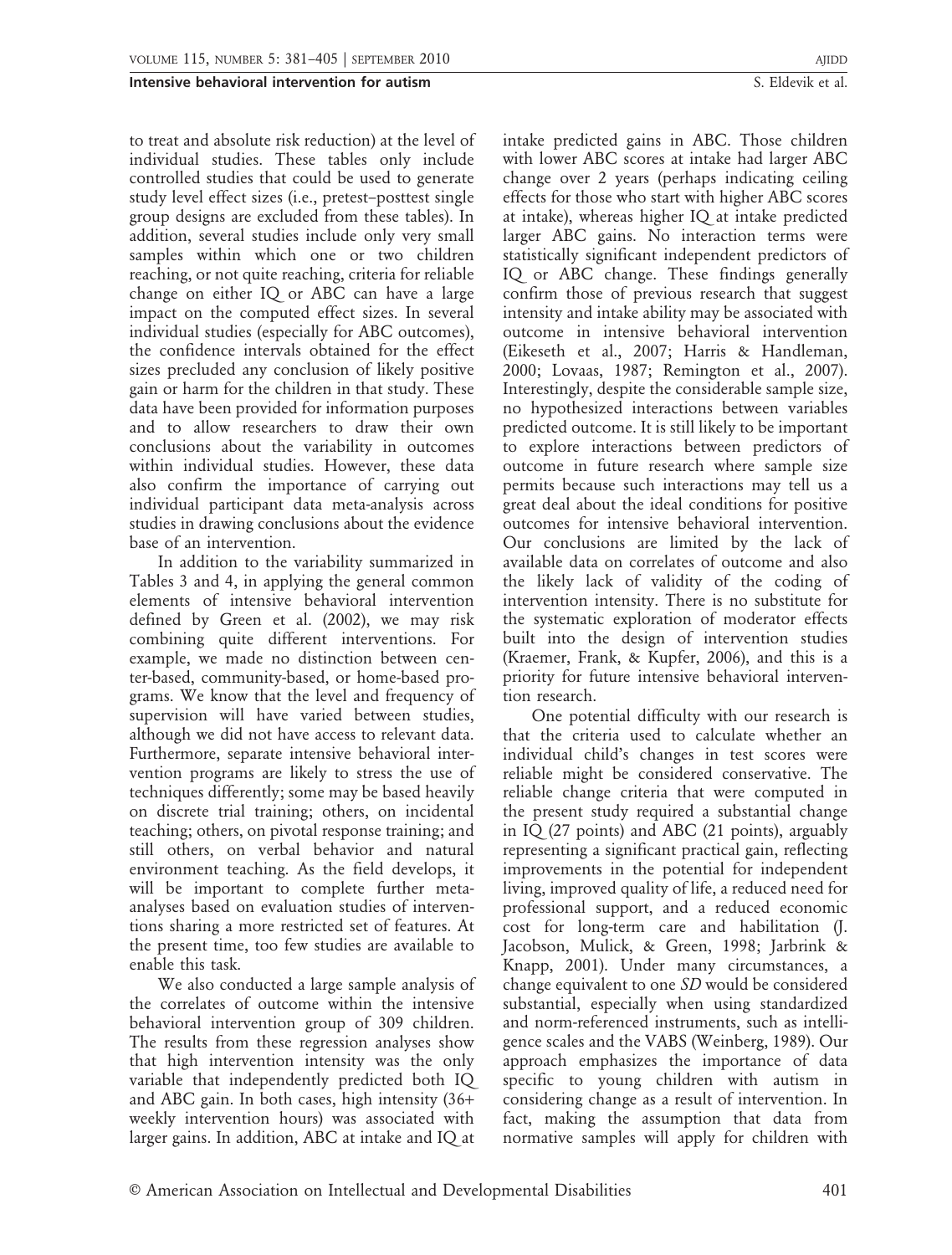autism may lead to overestimates of the impact of an intervention.

Perhaps the most significant limitation of the present individual participant data meta-analysis is the quality of the studies entering the review. We applied several important quality control criteria (e.g., definition of intensive behavioral intervention used, quality of outcome measurement), but we did not exclude studies on the basis of research design (apart from case studies). Specifically, there is a lack of true random assignment to groups (except for two studies), the use of different assessment instruments both within and across studies, and the lack of measures of intervention fidelity. Furthermore, there is considerable variability in the duration of treatment (although we standardized that to a greater degree than would have been possible relying only on published aggregated data from each study). Thus, our results should be viewed as preliminary, and future researchers conducting meta-analyses will need to incorporate research quality selection criteria when the body of randomized studies available for analysis is larger.

# References

- Anderson, S. R., Avery, D. L., DiPietro, E. K., Edwards, G. L., & Christian, W. P. (1987). Intensive home-based early intervention with autistic children. Education and Treatment of Children, 10, 352–366.
- Bayley, N. (1969). Bayley Scales of Infant Development. New York: Psychological Corp.
- Bayley, N. (1993). Bayley Scales of Infant Development (2nd ed.). San Antonio: Psychological Corp.
- Beglinger, L., & Smith, T. (2005). Concurrent validity of social subtype and IQ after early intensive behavioral intervention in children with autism: A preliminary investigation. Journal of Autism and Developmental Disorders, 35, 295–303.
- Ben-Itzchak, E., & Zachor, D. A. (2007). The effects of intellectual functioning and autism severity on outcome of early behavioral intervention for children with autism. Research in Developmental Disabilities, 28, 287–303.
- Bibby, P., Eikeseth, S., Martin, N. T., Mudford, O. C., & Reeves, D. (2002). ''Progress and outcomes for children with autism receiving parent-managed intensive interventions'': Er-

ratum. Research in Developmental Disabilities, 23, 79–104.

- Birnbrauer, J. S., & Leach, D. J. (1993). The Murdoch Early Intervention Program after 2 years. Behaviour Change, 10, 63–74.
- Borenstein, M., Hedges, L. V., Higgins, J. P. T., & Rothstein, H. (2009). Introduction to metaanalysis. Hoboken, NJ: Wiley.
- Butter, E. M., Mulick, J. A., & Metz, B. (2006). Eight case reports of learning recovery in children with pervasive developmental disorders after early intervention. Behavioral Interventions, 21, 227–243.
- Chambless, D. L., Baker, M. J., Baucom, D. H., Beutler, L. E., Calhoun, K. S., & Crits-Christoph, P. (1998). Update on empirically validated therapies, II. Clinical Psychologist, 51,  $3-16.$
- Chambless, D. L., & Hollon, S. D. (1998). Defining empirically supported therapies. Journal of Consulting and Clinical Psychology, 66, 7–18.
- Chambless, D. L., Sanderson, W. C., Shoham, V., Bennett Johnson, S., Pope, K. S., & Crits-Christoph, P. (1996). An update on empirically validated therapies. Clinical Psychologist, 49, 5–18.
- Cohen, H., Amerine-Dickens, M., & Smith, T. (2006). Early intensive behavioral treatment: Replication of the UCLA model in a community setting. Developmental and Behavioral Pediatrics, 27, 145–155.
- Cooper, H., Hedges, L. V., & Valentine, J. C. (2009). The handbook of research synthesis and meta-analysis (2nd ed.). New York: Russell Sage Foundation.
- Cooper, H., & Patall, E. A. (2009). The relative benefits of meta-analysis conducted with individual participant data versus aggregated data. Psychological Methods, 14, 165–176.
- Drew, A., Baird, G., Baron-Cohen, S., Cox, A., Slonims, V., Wheelwright, S., et al. (2002). A pilot randomised control trial of a parent training intervention for pre-school children with autism: Preliminary findings and methodological challenges. European Child and Adolescent Psychiatry, 11, 266–272.
- Eikeseth, S. (2009). Outcome of comprehensive psycho–educational interventions for young children with autism. Research in Developmental Disabilities, 30, 158–178.
- Eikeseth, S., Smith, T., Jahr, E., & Eldevik, S. (2002). Intensive behavioral treatment at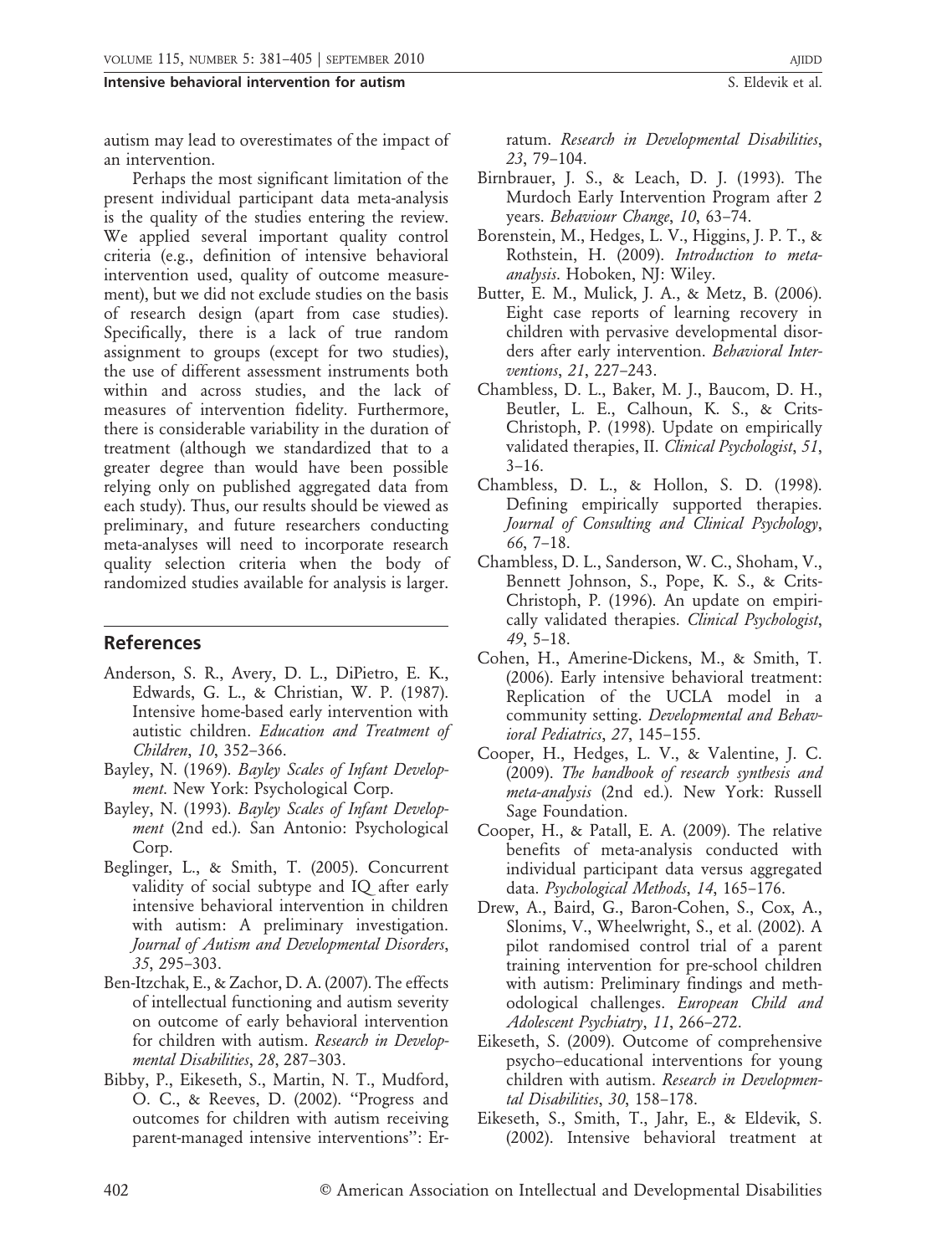school for 4- to 7-year-old children with autism: A 1-year comparison controlled study. Behavior Modification, 26, 49–68.

- Eikeseth, S., Smith, T., Jahr, E., & Eldevik, S. (2007). Outcome for children with autism who began intensive behavioral treatment between ages 4 and 7: A comparison controlled study. Behavior Modification, 31, 264–278.
- Einfeld, S. L., & Tonge, B. J. (1995). The Developmental Behavior Checklist: The development and validation of an instrument to assess behavioral and emotional disturbance in children with mental retardation. Journal of Autism and Developmental Disorders, 25, 81– 104.
- Einfeld, S. L., & Tonge, B. J. (2002). Manual for the Developmental Behavior Checklist (2nd ed.). Melbourne, Australia: Centre for Developmental Psychiatry, Monash University and Clayton, Victoria: University of New South Wales, School of Psychiatry.
- Eldevik, S., Eikeseth, S., Jahr, E., & Smith, T. (2006). Effects of low-intensity behavioral treatment for children with autism and mental retardation. Journal of Autism and Developmental Disorders, 36, 211–224.
- Eldevik, S., Hastings, R. P., Hughes, J. C., Jahr, E., Eikeseth, S., & Cross, S. (2009). Meta-analysis of early intensive behavioral intervention for children with autism. Journal of Clinical Child and Adolescent Psychology, 38, 439–450.
- Fenske, E. C., Zalenski, S., Krantz, P. J., & McClannahan, L. E. (1985). Age at intervention and treatment outcome for autistic children in a comprehensive intervention program. Analysis and Intervention in Developmental Disabilities, 5, 49–58.
- Gabriels, R. L., Hill, D. E., Pierce, R. A., Rogers, S. J., & Wehner, B. (2001). Predictors of treatment outcome in young children with autism. Autism, 5, 407–429.
- Gersten, R., Fuchs, L. S., Compton, D., Coyne, M., Greenwood, C., & Innocenti, M. S. (2005). Quality indicators for group experimental and quasi-experimental research in special education. Exceptional Children, 71, 149–164.
- Green, G., Brennan, L. C., & Fein, D. (2002). Intensive behavioral treatment for a toddler at high risk for autism. Behavior Modification, 26, 69–102.
- Harris, S. L., & Handleman, J. S. (2000). Age and IQ at intake as predictors of placement for

young children with autism: A four- to sixyear follow-up. Journal of Autism and Developmental Disorders, 30, 137–142.

- Harris, S. L., Handleman, J. S., Gordon, R., Kristoff, B., & Fuentes, F. (1991). Changes in cognitive and language functioning of preschool children with autism. Journal of Autism and Developmental Disorders, 21, 281–290.
- Hastings, R. P. (2003). Behavioral adjustment of siblings of children with autism engaged in applied behavior analysis early intervention programs: The moderating role of social support. Journal of Autism and Developmental Disorders, 33, 141–150.
- Hastings, R. P., & Johnson, E. (2001). Stress in UK families conducting intensive home-based behavioral intervention for their young child with autism. Journal of Autism and Developmental Disorders, 31, 327–336.
- Hayward, D. W., Eikeseth, S., Gale, C., & Morgan, S. (2009). Assessing progress during treatment for young children with autism receiving intensive behavioural interventions. Autism, 13, 613–633,
- Howard, J. S., Sparkman, C. R., Cohen, H. G., Green, G., & Stanislaw, H. (2005). A comparison of intensive behavior analytic and eclectic treatments for young children with autism. Research in Developmental Disabilities, 26, 359–383.
- Howlin, P., Magiati, I., & Charman, T. (2009). A systematic review of early intensive behavioral interventions for children with autism. American Journal on Intellectual and Developmental Disabilities, 114, 23–41.
- Ingersoll, B., Schreibman, L., & Stahmer, A. (2001). Brief report: Differential treatment outcomes for children with autistic spectrum disorder based on level of peer social avoidance. Journal of Autism and Developmental Disorders, 31, 343–349.
- Jacobson, J. W., Mulick, J. A., & Green, G. (1998). Cost-benefit estimates for early intensive behavioral intervention for young children with autism—General model and single state case. Behavioral Interventions, 13, 201–226.
- Jacobson, N. S., & Truax, P. (1991). Clinical significance: A statistical approach to defining meaningful change in psychotherapy research. Journal of Consulting and Clinical Psychology, 59, 12–19.
- Jarbrink, K., & Knapp, M. (2001). The economic impact of autism in Britain. Autism, 5, 7–22.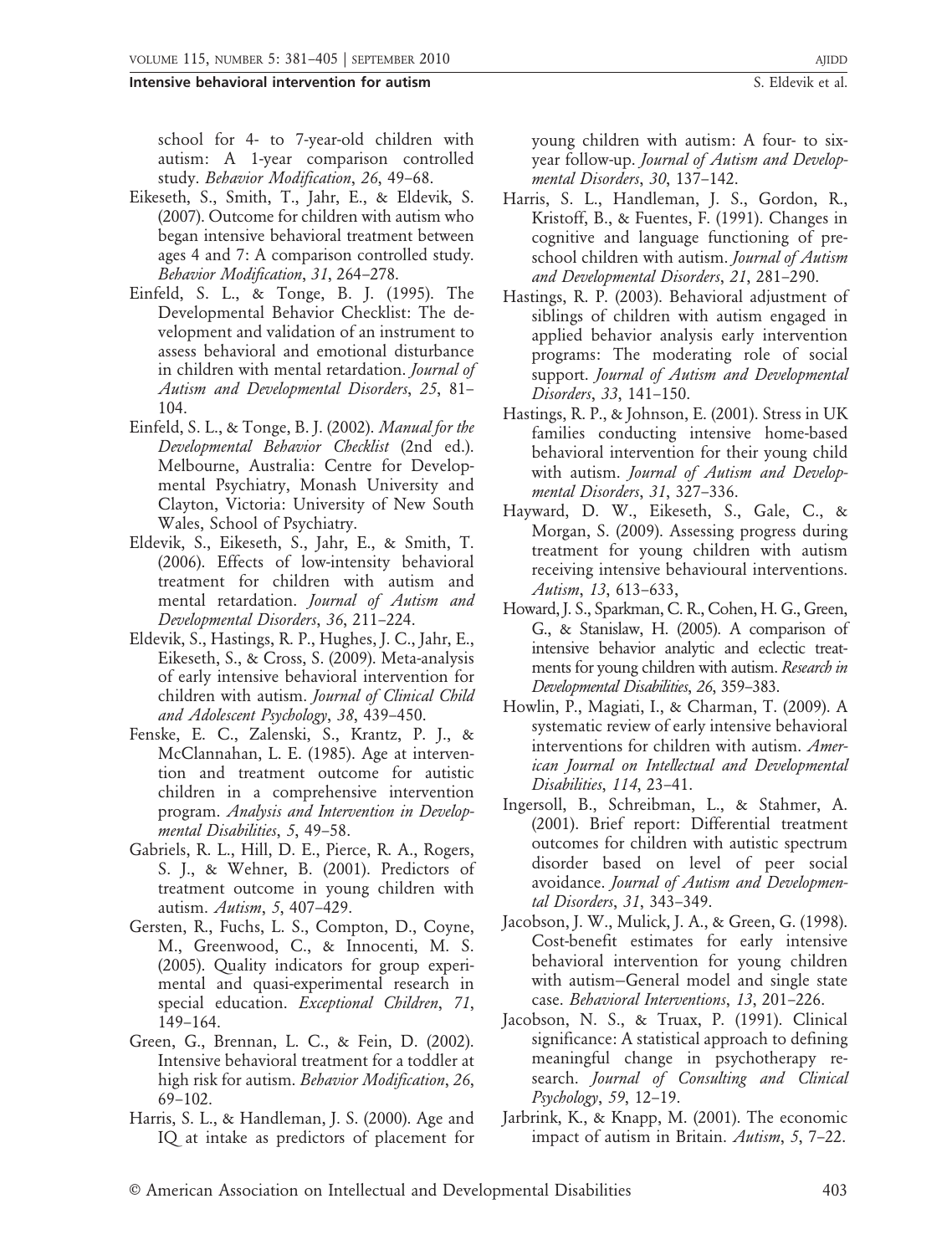- Klin, A., Saulnier, C., Tsatsanis, K., & Volkmar, F. R. (2005). Clinical evaluation in autism spectrum disorders: Psychological assessment within a transdisciplinary framework. Hoboken, NJ: Wiley.
- Kraemer, H. C., & Blasey, C. M. (2004). Centring in regression analyses: A strategy to prevent errors in statistical inference. International Journal of Methods in Psychiatric Research, 13, 141–151.
- Kraemer, H. C., Frank, E., & Kupfer, D. J. (2006). Moderators of treatment outcomes: Clinical, research, and policy importance. Journal of the American Medical Association, 296, 1286– 1289.
- Kraemer, H. C., Morgan, G. A., Leech, N. L., Gliner, J. A., Vaske, J. J., & Harmon, R. J. (2003). Measures of clinical significance. Journal of the American Academy of Child and Adolescent Psychiatry, 42, 1524–1529.
- Laupacis, A., Sackett, D. L., & Roberts, R. S. (1988). An assessment of clinically useful measures of the consequences of treatment. New England Journal of Medicine, 318, 1728– 1733.
- Lovaas, O. I. (1987). Behavioral treatment and normal educational and intellectual functioning in young autistic children. Journal of Consulting and Clinical Psychology, 55, 3–9.
- Luiselli, J. K., Cannon, B. O. M., Ellis, J. T., & Sisson, R. W. (2000). Home-based behavioral intervention for young children with autism/ pervasive developmental disorder: A preliminary evaluation of outcome in relation to child age and intensity of service delivery. Autism, 4, 426–438.
- Magiati, I., Charman, T., & Howlin, P. (2007). A two-year prospective follow-up study of community-based early intensive behavioural intervention and specialist nursery provision for children with autism spectrum disorders. Journal of Child Psychology and Psychiatry, 48, 803–812.
- McClelland, G. H., & Judd, C. M. (1993). Statistical difficulties of detecting interactions and moderator effects. Psychological Bulletin, 114, 376–390.
- McEachin, J. J., Smith, T., & Lovaas, O. I. (1993). Long-term outcome for children with autism who received early intensive behavioral treatment. American Journal on Mental Retardation, 97, 359–372.
- Newsom, C., & Hovanitz, C. A. (1997). Autistic disorder. In E. J. Mash & L. G. Terdal (Eds.),

Assessment of childhood disorders (3rd ed., pp. 408–452). New York: Guilford Press.

- Oxford Centre for Evidence Based Medicine. (2009). Levels of evidence. Retrieved from http://www.cebm.net/index.aspx?o=1025
- Pinson, L., & Gray, G. E. (2003). Number needed to treat: An underused measure of treatment effect. Psychiatric Services, 54, 145–146.
- Reed, P., Osborne, L. A., & Corness, M. (2007a). Brief report: Relative effectiveness of different home-based behavioral approaches to early teaching intervention. Journal of Autism and Developmental Disorders, 37, 1815–1821.
- Reed, P., Osborne, L. A., & Corness, M. (2007b). The real-world effectiveness of early teaching interventions for children with autism spectrum disorder. Exceptional Children, 73, 417– 433.
- Reichow, B., & Wolery, M. (2009). Comprehensive synthesis of early intensive behavioral interventions for young children with autism based on the UCLA Young Autism Project Model. Journal of Autism and Developmental Disorders, 39, 23–41.
- Remington, B., Hastings, R. P., Kovshoff, H., Espinosa, F., Jahr, E., Brown, T., et al. (2007). Early intensive behavioral intervention: Outcomes for children with autism and their parents after two years. American Journal on Mental Retardation, 112, 418–438.
- Rogers, S. J., & Vismara, L. A. (2008). Evidencebased comprehensive treatments for early autism. Journal of Clinical Child and Adolescent Psychology, 37, 8–38.
- Roid, G. M., & Miller, L. M. (1997). Leiter International Performance Scale–Revised: Examiners manual. Wood Dale, IL.: Stoelting.
- Sallows, G. O., & Graupner, T. D. (2005). Intensive behavioral treatment for children with autism: Four-year outcome and predictors. American Journal of Mental Retardation, 110, 417–438.
- Scheuffgen, K., Happe, F., Anderson, M., & Frith, U. (2000). High "intelligence," low "IQ"? Speed of processing and measured IQ in children with autism. Development and Psychopathology, 12, 83–90.
- Sheinkopf, S. J., & Siegel, B. (1998). Home based behavioral treatment of young children with autism. Journal of Autism and Developmental Disorders, 28, 15–23.
- Sherer, M. R., & Schreibman, L. (2005). Individual behavioral profiles and predictors of